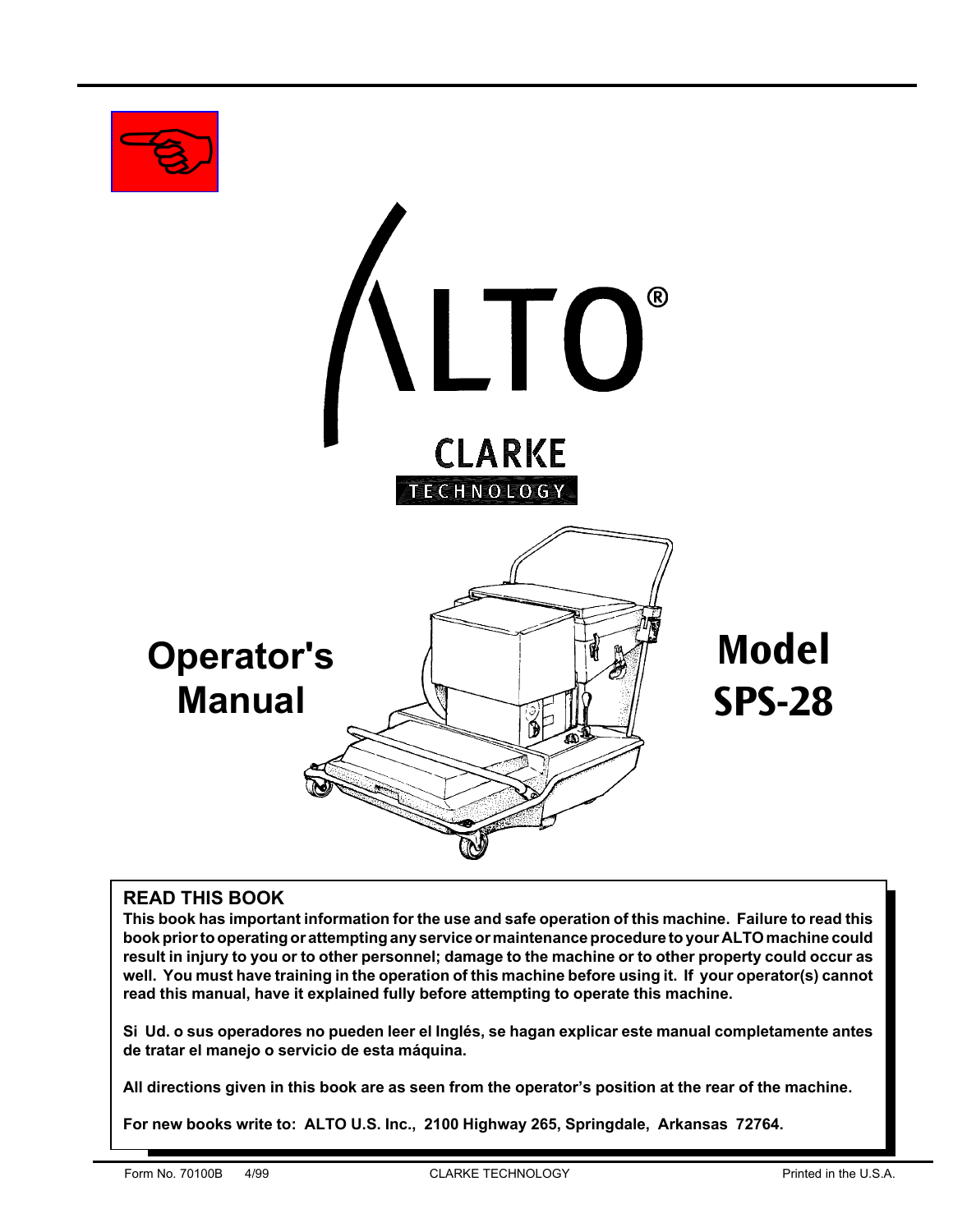# **Table of Contents**

| <b>Parts and Service Manual - Section II</b>                    |  |
|-----------------------------------------------------------------|--|
| Assembly drawing for Hopper and Optional Sidebroom Assembly  20 |  |
|                                                                 |  |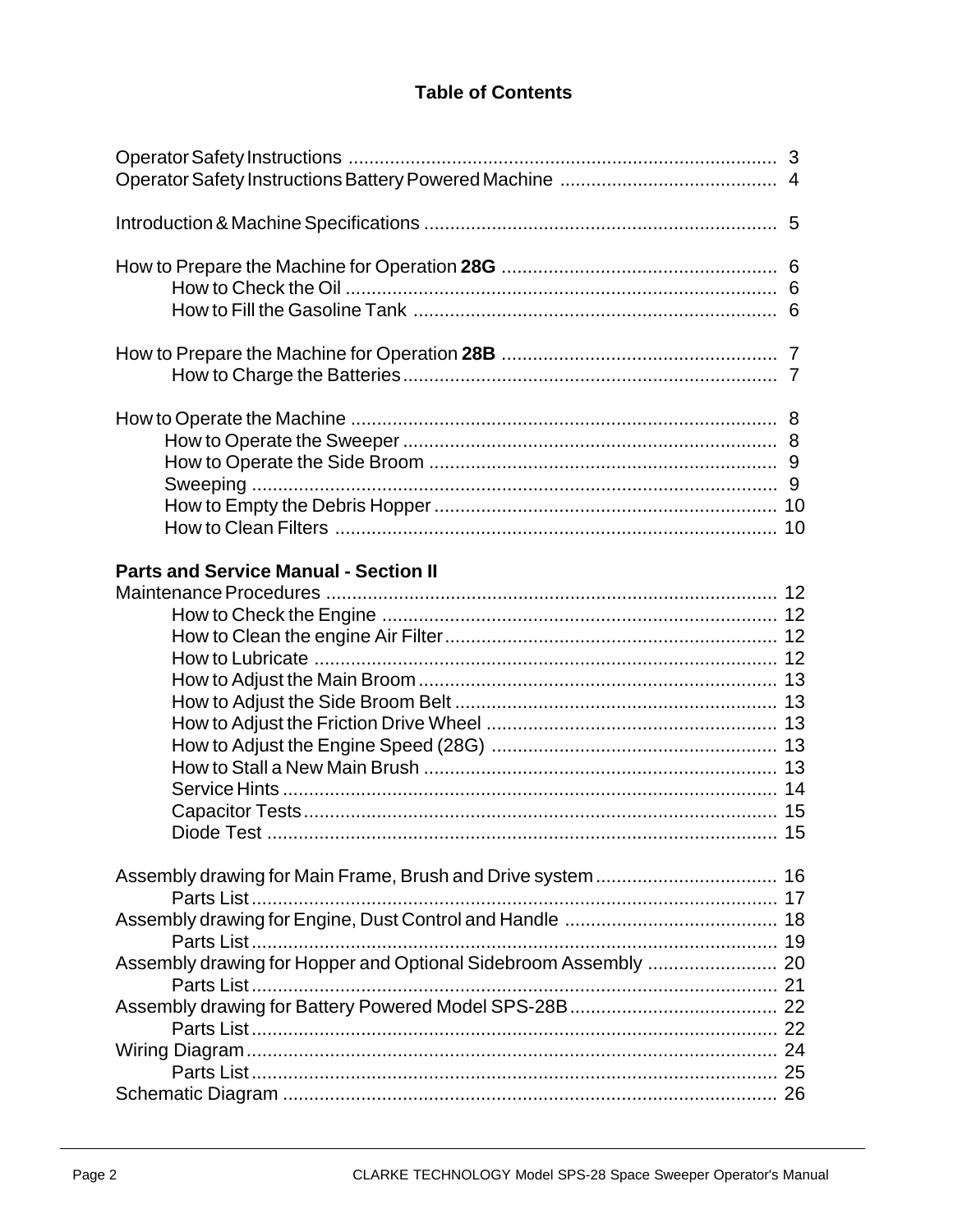# **OPERATOR SAFETY INSTRUCTIONS**

| <b>ARNING</b>         | <b>AVERTISSEMENT</b>                                                                                                                                                                                                                                           | ADVERTENCIA                                                                                                                                               |
|-----------------------|----------------------------------------------------------------------------------------------------------------------------------------------------------------------------------------------------------------------------------------------------------------|-----------------------------------------------------------------------------------------------------------------------------------------------------------|
| <b>DANGER</b> means:  | Severe bodily injury or death can occur to you or other personnel if the DAN-<br>or are not adhered to. Read and observe all <b>DANGER</b> statements found in<br>your Owner's Manual and on your machine.                                                     | GER statements found on your machine or in your Owner's Manual are ignored                                                                                |
| <b>WARNING</b> means: | Injury can occur to you and to other personnel if the WARNING statements<br>found on your machine or in your Owner's Manual are ignored or are not<br>adhered to. Read and observe all WARNING statements found in your<br>Owner's Manual and on your machine. |                                                                                                                                                           |
| <b>CAUTION</b> means: | Damage can occur to the machine or to other property if the <b>CAUTION</b> state-<br>Manual and on your machine.                                                                                                                                               | ments found on your machine or in your Owner's Manual are ignored or are not<br>adhered to. Read and observe all CAUTION statements found in your Owner's |

**A DANGER:** Failure to read the Operator's Manual prior to using this machine could result in injury to you or to other personnel; damage to the machine or to other property could occur as well. You must have training in the operation of this machine before using it. If you or your operator(s) cannot read English, have this manual explained fully before attempting to operate this machine

- **DANGER:** Machines can cause an explosion when operated near flammable materials and vapors. Do not use this machine with or near fuels, grain dust, solvents, thinners, or other flammable materials.
- **DANGER:** Operating a machine that is not completely or fully assembled could result in injury or property damage. Do not operate this machine until it is completely assembled.

**A DANGER:** Filling a machine with fuel in an explosive or poorly-ventilated area can cause an explosion. Only fill the fuel tank in an open area. Do not fill the tank near open flames or while the machine is running. Do not smoke while filling the tank. Do not over-fill the tank. Wipe up any spills. Tighten the cap on the tank when finished.

**A DANGER:** Always leave the machine on a level surface. The machine could roll and cause injury to the operator or property damage. **When you stop the machine, always put the throttle lever to stop position until the engine stops.**

- WARNING: Failure to read and observe all safety statements found on your machine or in this Operator's Manual can result in serious injury or damage. Read and observe all safety statements. Make sure that all labels, decals, warnings, cautions, and instructions are fastened to the machine. Get new labels from your authorized Clarke distributor.
- **WARNING:** To avoid inhaling exhaust fumes, operate machine in a well ventilated area only. Engine exhaust fumes are dangerous to your health.
- **CAUTION:** Maintenance and repairs performed by unauthorized personnel could result in damage or injury. Maintenance and repairs performed by unauthorized personnel will void your warranty. Servicing of this unit must always be referred to an authorized Clarke distributor.

**CAUTION:** Use of this machine to move other objects or to climb on could result in injury or damage. Do not use this machine as a step or furniture. Do not ride on this machine.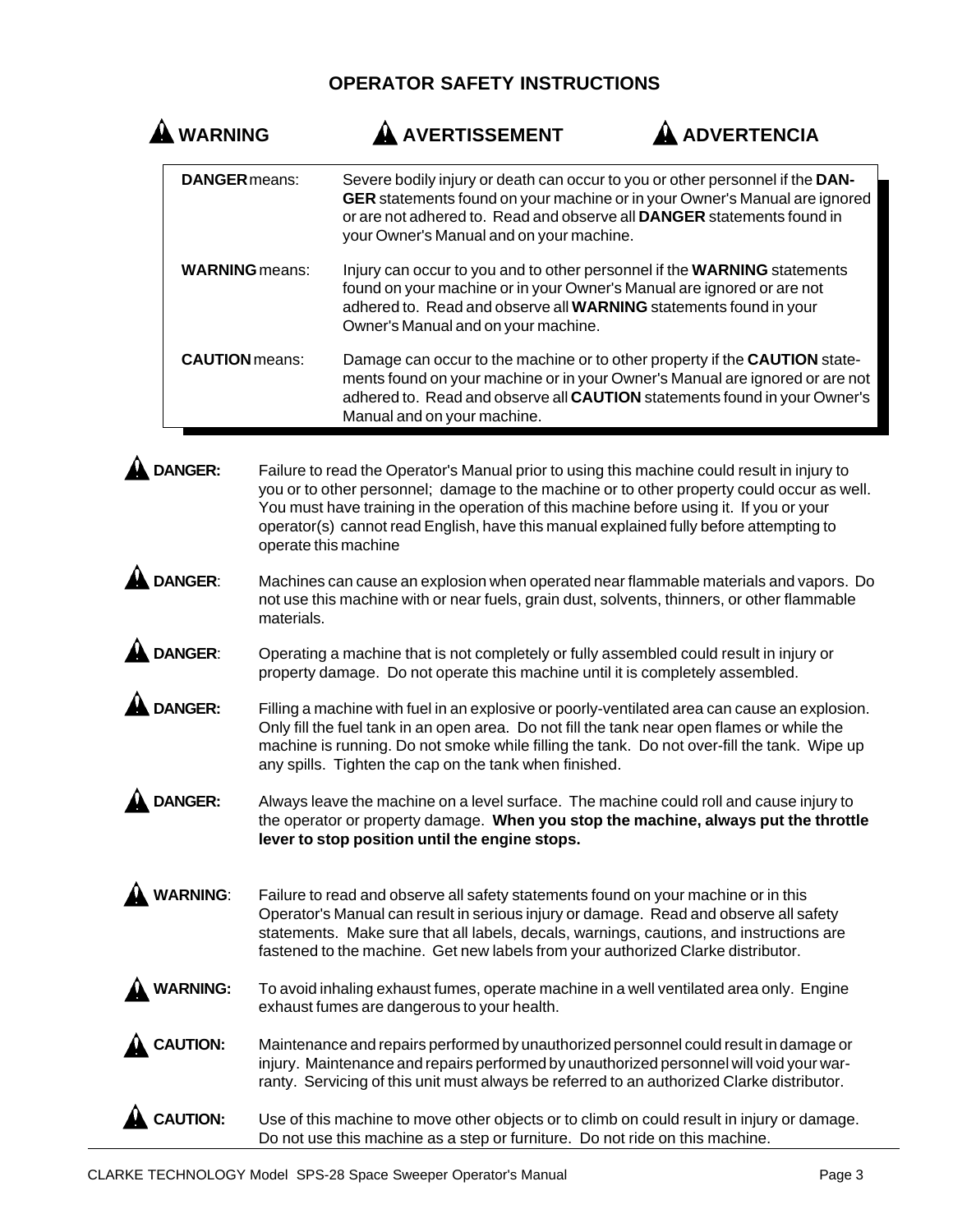# **Operator Safety Instructions for Battery Powered Machine**

| <b>CAUTION:</b> | Connect or disconnect the battery plug only<br>when the charger supply cord is disconnected<br>or arcing and burning may result.                                                                                           |
|-----------------|----------------------------------------------------------------------------------------------------------------------------------------------------------------------------------------------------------------------------|
| <b>CAUTION:</b> | Do not expose to rain. Replace defective cords<br>immediately. If the charger is dropped or other-<br>wise damaged, inspect it thoroughly.                                                                                 |
| <b>CAUTION:</b> | Provide adequate ventilation while charging.<br>Improper ventilation could cause fumes or<br>gases to injure the operator or others.                                                                                       |
| <b>CAUTION:</b> | Never work on the charger with cords con-<br>nected to the AC supply or to the batteries.                                                                                                                                  |
| <b>VARNING:</b> | Leave the machine only on a level surface<br>to avoid injury. When you stop the ma-<br>chine, always put the switch in the "OFF"<br>position.                                                                              |
| <b>/ARNING:</b> | Batteries must be installed and serviced by<br>authorized personnel only. Always wear eye<br>protection and protective clothing when work-<br>ing near batteries. NO SMOKING!                                              |
| <b>ARNING:</b>  | Lead acid batteries generate gases which can<br>cause an explosion! Keep sparks and flames<br>away from batteries. Do not put tools or other<br>metal objects across the battery terminals or<br>the top of the batteries. |
| <b>NOTE:</b>    | For best results, charge the batteries after each<br>use.                                                                                                                                                                  |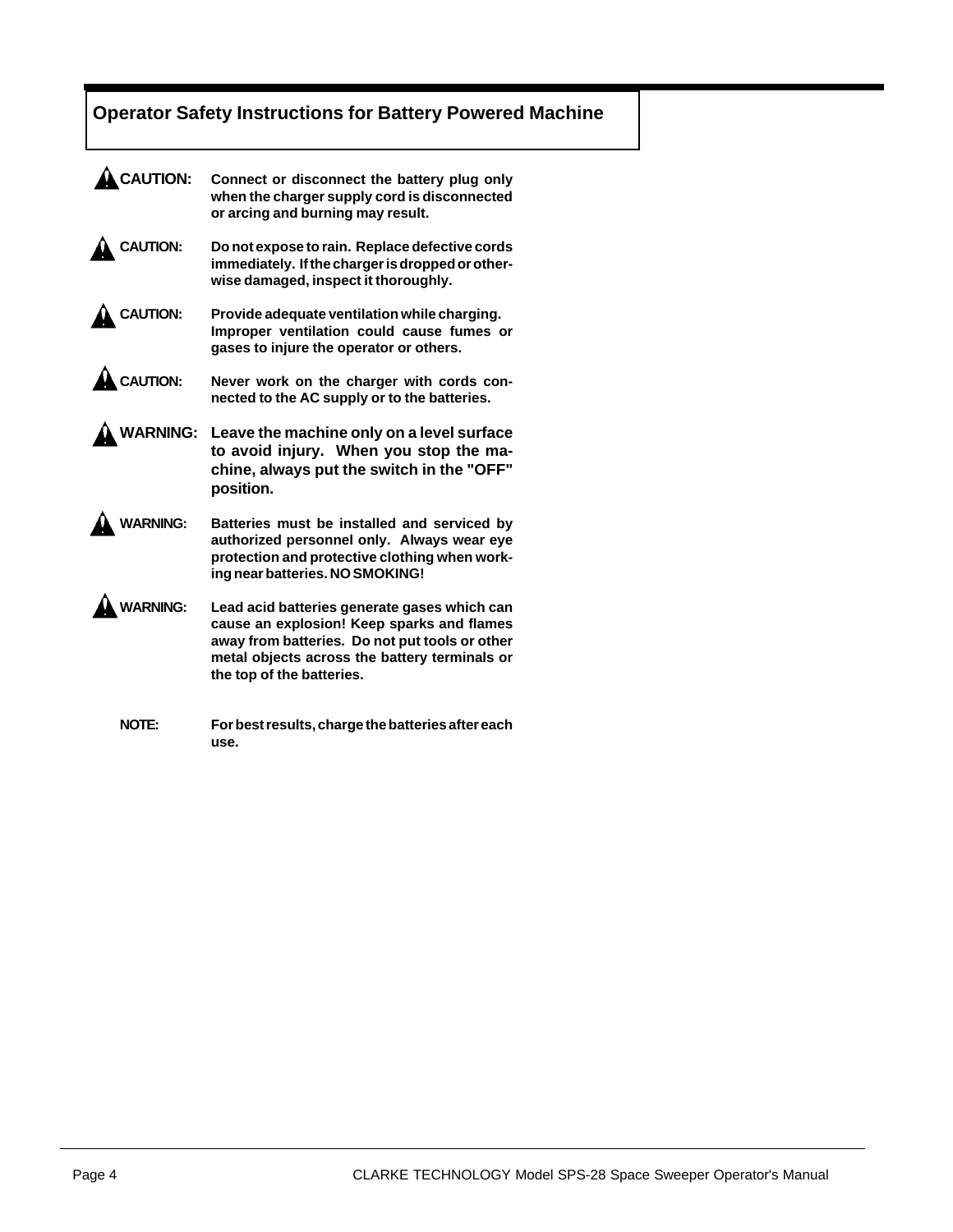# **INTRODUCTION**

The Model SPS-28 will effectively and efficiently sweep your floors at minimum cost, provided you operate this machine with reasonable care and maintain it in accordance with the intructions contained in this operator's manual.

#### **SPECIFICATIONS**

| <b>Gasoline Engine (Model 28G):</b>               | 5 HP (2.98 kw) Briggs and Stratton (2,150 R.P.M. factory set)                                        |  |
|---------------------------------------------------|------------------------------------------------------------------------------------------------------|--|
| Electric Motor: (Model 28B):<br><b>Batteries:</b> | 3⁄4 HP (56 kw) D.C. permanent magnet<br>Two 12-volt in 24 volt system (95 amp hours - SAE 6 hr. rate |  |
| Charger:                                          | $24$ -volt                                                                                           |  |
| <b>Forward Speed:</b>                             | Variable up to 250 ft./min. (76.2 m/min.)                                                            |  |
|                                                   | (35,000 sq. ft. (3252 m <sup>2</sup> )m per hour                                                     |  |
| <b>Front Hopper:</b>                              | 1.5 cu. ft. $(.4m3)$ capacity                                                                        |  |
| <b>Rear Hopper:</b>                               | 1.8 cu. ft. $(.5m3)$ capacity                                                                        |  |
| Wheel:                                            | One 8 inch (20.3 cm) diameter swivel, sealed bearings                                                |  |
| Casters:                                          | Two 4 inch (10.2 cm) diameter swivel, sealed bearings                                                |  |
| <b>Main Broom:</b>                                | 10 inch (25.4 cm) diameter x 28 inch (71.1 cm) long                                                  |  |
|                                                   | Polypropyene bristles. Brush height adjustable.                                                      |  |
|                                                   | Optional brush for sweeping carpets - Union mix bristles                                             |  |
| <b>Broom Speed:</b>                               | 300 RPM                                                                                              |  |
| <b>Sweeping Swath:</b>                            | 28 inch (71.1 cm.), 36 inch (91.4 cm.) with optional side broom                                      |  |
| Filter:                                           | Standard (dry paper) panel type with 34.34 sq. ft. (5.98 cm <sup>2</sup> )                           |  |
|                                                   | filtering area. Optional accordian type filter with 55.23 sq. ft.                                    |  |
|                                                   | $(5.13 \text{ cm}^2)$ filter area                                                                    |  |
| <b>Dimensions:</b>                                | 56 L x 33 H x 37% W over handle                                                                      |  |
|                                                   | 142.2 cm x 83.8 cm x 95.3 cm                                                                         |  |
| <b>Weight - Gasoline</b>                          | 209 lbs. (94.8 kg)                                                                                   |  |
| <b>Battery</b>                                    | 339 lbs. (153.8 kg)                                                                                  |  |
|                                                   |                                                                                                      |  |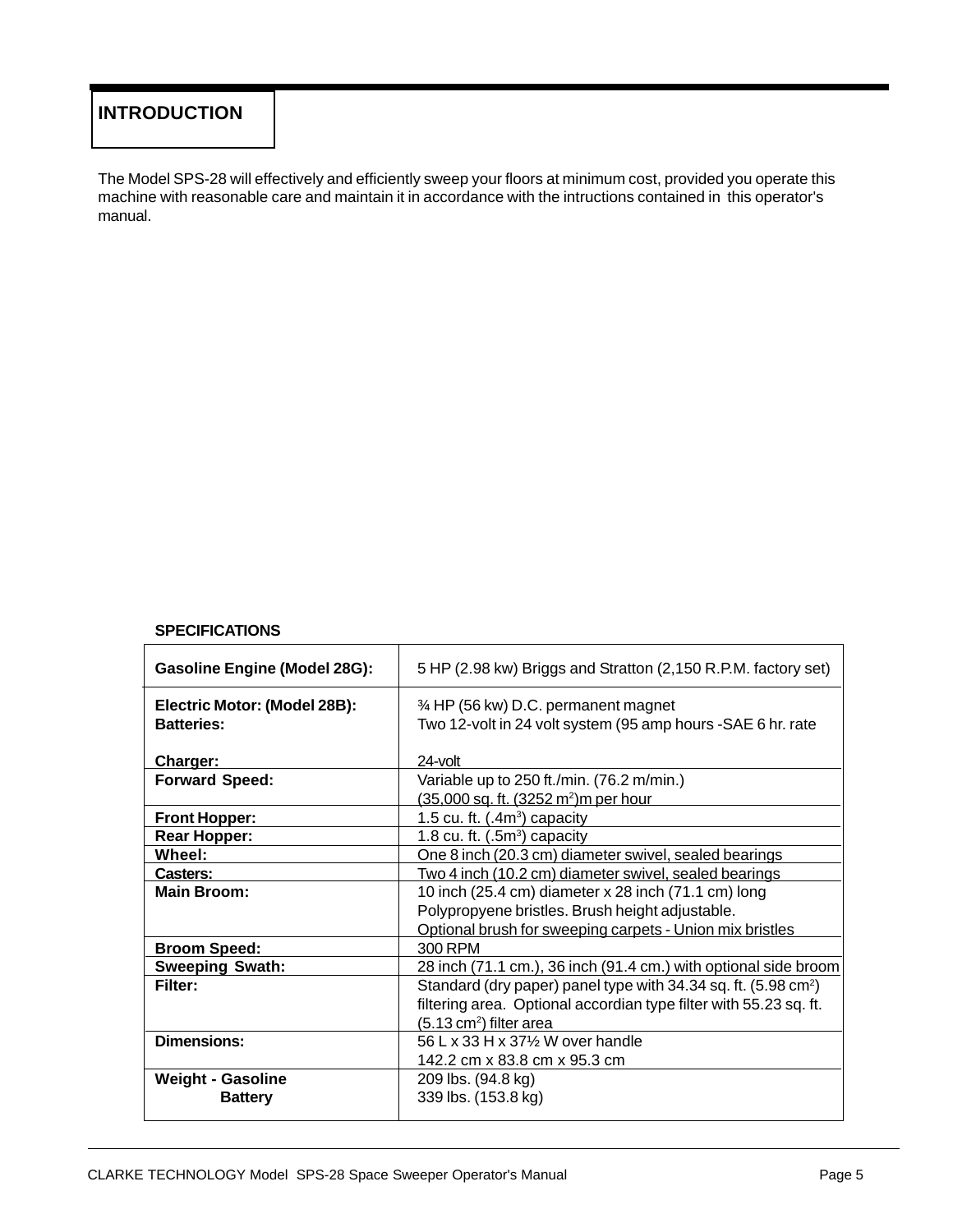## **How to Prepare The Machine for Operation**

#### **Model 28G (Gasoline Powered)**

**NOTE:** Do not attempt to operate the CLARKE Model SPS-28 before reading the instructions in this manual.

**WARNING: To prevent injury , always wear protective clothing. Do not wear loose clothing.**

Before starting the MODEL SPS -28G follow these instructions:

#### **HOW TO CHECK THE OIL**

**WARNING: Do not check the engine oil level when the engine is running. Failure to check the oil level before you use the machine can destroy the engine. Always make sure the machine has the correct amount of oil.**

Follow this procedure to check the oil:

- 1. Make sure the machine is on level ground.
- 2. Turn the cap marked "Engine Oil" counterclockwise.
- 3. Lift the dipstick out of the tube.
- 4. If the mark is below "OK", add oil.
- 5. When adding oil, make sure the oil does not pass the mark "FULL" on the dipstick.

See the engine manual for the correct type of oil.

#### **HOW TO FILL THE GASOLINE TANK**

| Fill the gasoline tank in an open area.   |
|-------------------------------------------|
| Do not fill the tank near open flames.    |
| Do not fill the gasoline tank while the   |
| engine is running. Gasoline is very flam- |
| mable and creates vapors. Serious injury  |
| to the operator or others could occur.    |
|                                           |

**WARNING:** Gasoline is very flammable. When filling the gasoline tank, make sure the gasoline only reaches the bottom of the filter neck of the fuel tank.. Make sure you do not spill any gasoline. Use a cloth to remove spilled gas.

**A** WARNING: Do not mix oil with the gasoline. Damage to the engine could occur.

Fill the gasoline tank only with regular unleaded gasoline. Use a clean container. Prevent dirt and debris from falling into the tank. Always tighten the cap on the tank.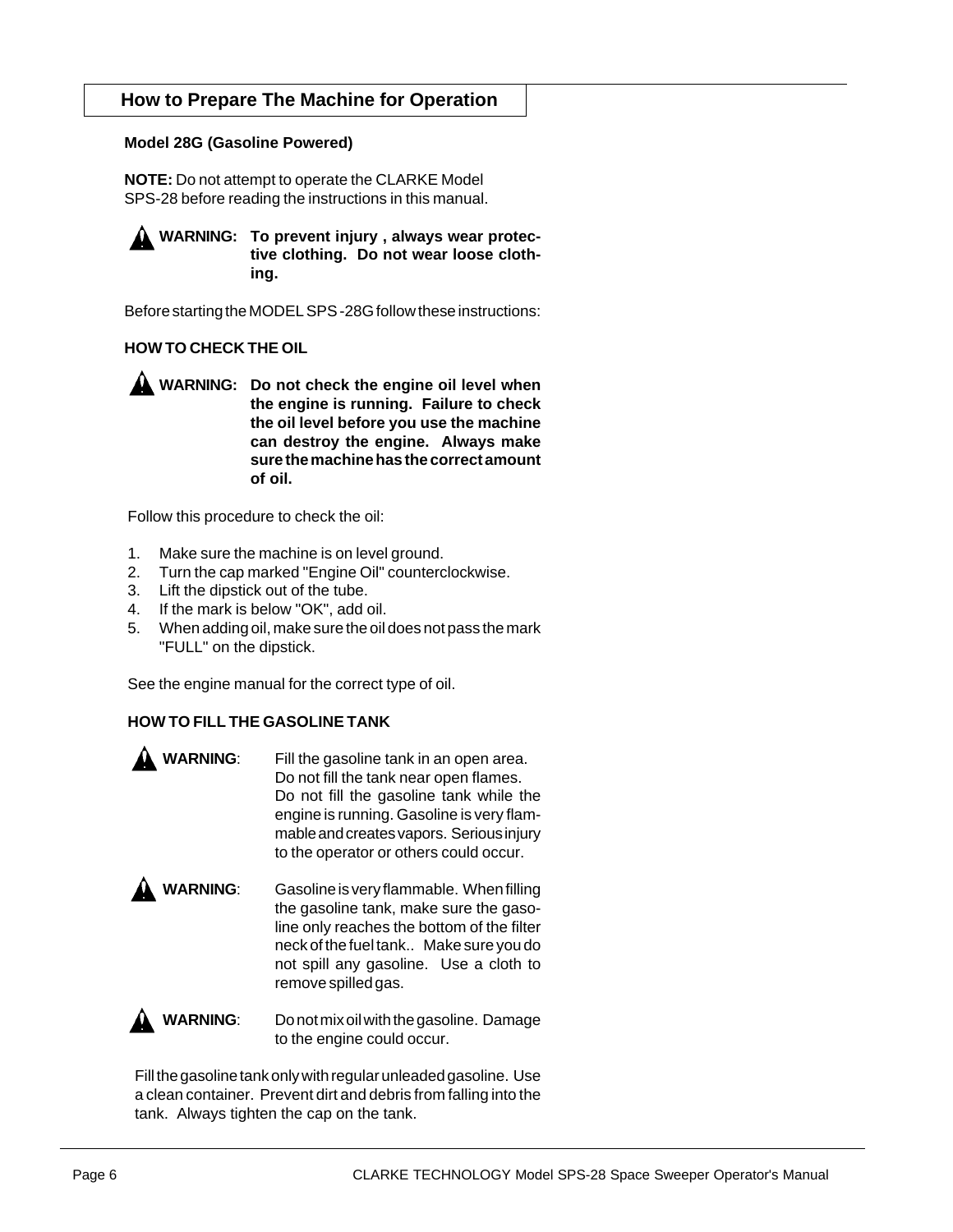#### <span id="page-6-0"></span>**How to Prepare The Machine for Operation**

#### **Model SPS-28B - Battery Powered**

- 1. Before starting the SPS-28B lift the battery box cover and make sure the battery cables are connected.
- 2. Place all controls in "NEUTRAL".
- 3. Turn OFF/ON switch to "ON" position. (Switch is located on left side, below hourmeter.
- **NOTE:** The OFF/ON switch is also a circuit breaker which senses overload on the drive motor and breaks the circuit. Should this occur, determine the cause of the overload (e.g., remove the debris jamming the main broom) and turn the circuit breaker back to the "ON" position.

#### **HOW TO CHARGE THE BATTERIES**

Put the charger on a flat surface. Make sure the vents on the sides of the charger are at least two inches away from the walls and other objects. Make sure there are no objects near the bottom vents of the charger.

To charge the batteries, follow this procedure:

- 1. Turn the machine OFF.
- 2. Connect the DC connector on the charger to the connecting plug on the batteries. See Fig. 1
- 3. Connect the AC plug on the charger to a receptacle that has the correct voltage and frequency for your charger. Make sure the receptacle is connected to the electrical ground.
- 4. The electronic timer stops the charger when the batteries are fully charged.

See the instruction book for the charger, and for more instructions on how to use the charger and charge the batteries.

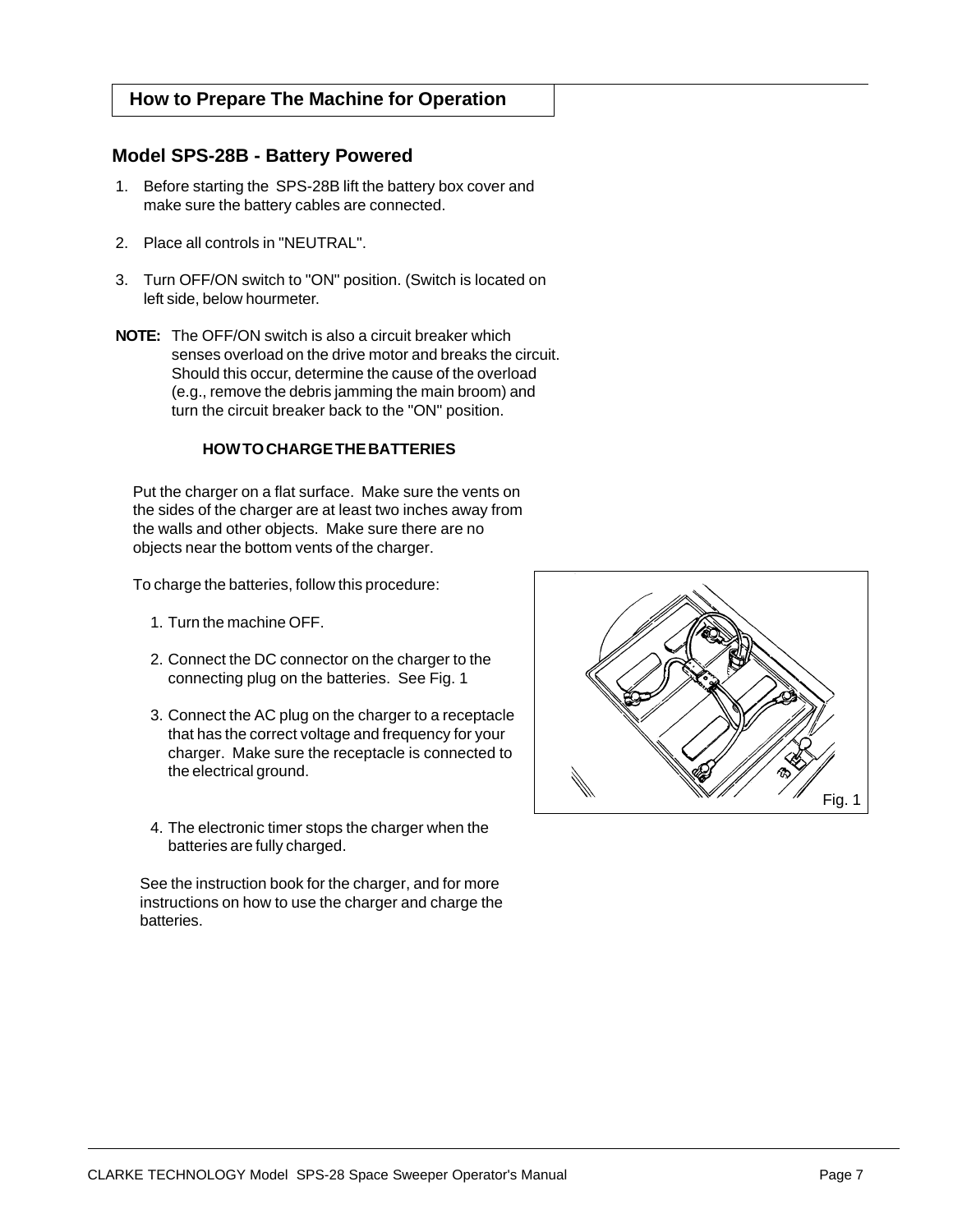## **HOW TO OPERATE THE MACHINE**

**NOTE:** Do not attempt to operate the CLARKE Model SPS-28 before reading the instructions in this manual.

**WARNING: To prevent injury , always wear protective clothing. Do not wear loose clothing.**

**WARNING: Do not check the engine oil level when the engine is running. Failure to check the oil level before you use the machine can destroy the engine. Always make sure the machine has the correct amount of oil.**

Follow the procedures below when operating the machine:

- 1. Turn the timer-switch to the "OFF" position.
- 2. Insert the DC charger plug into the unkeyed battery bank plug.
- 3. Plug the AC cord into a single phase grounded outlet with voltage and frequency corresponding to the charger nameplate. Assure that the circuit has adequate capacity to handle the nameplate current.
- 4. Turn the timer-switch clockwise directly to the "ON" position. The AC pilot light and the DC ammeter show that the charger is on and charging.ammeter show that the charger is on and charging. The charger will run for a total period of sixteen (16) hours; the timer-switch knob will rotate clockwise and automatically turn the charger off when the pointer reaches the "OFF" position.
- 5. The charger may remain connected to the batteries for extended periods without harming the charger or discharging the batteries.

How to Operate the Sweeper

- 1. Adjust the main broom to correct sweeping\* by rotating broom adjusting lever - clockwise to raise, counterclockwise to lower. (See Fig. 2)
- 2. Lower the main broom to "SWEEP" setting by placing the adjusting lever in the horizontal latched position.

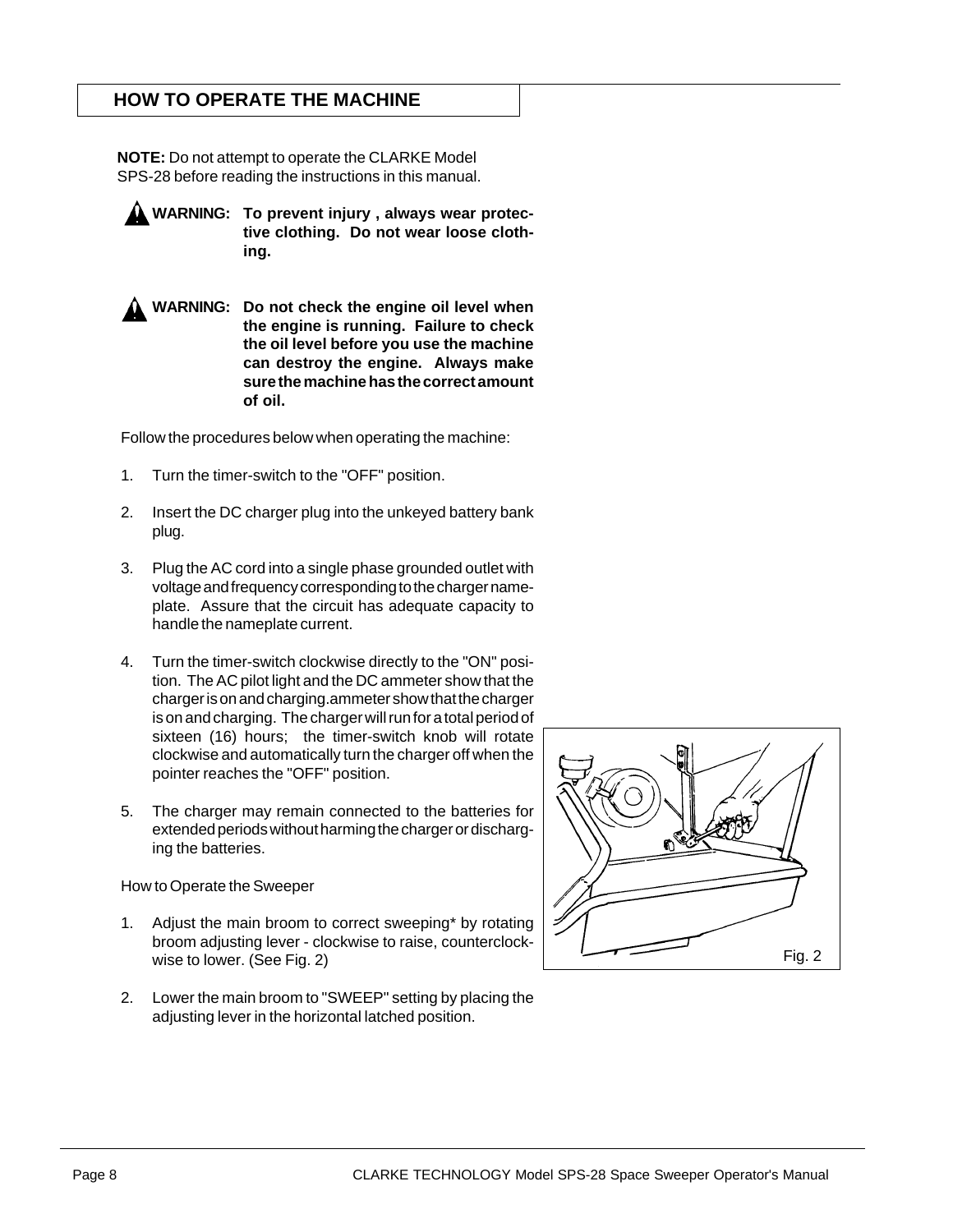# **HOW TO OPERATE THE MACHINE (cont)**

How to Operate the Side Broom (Optional):

- 1. Engage the side broom in "SWEEP" position by grasping the head assembly, pulling forward and rotating downward until the pin in the arm assembly is against the stop on the locating collar. Turn off engine or motor when adjusting sode broom.
- 2. When adjusting the side broom, the most effective setting for the side broom is generally having about one-third of the bristles engaged with the floor in "SWEEP" positon.
- 3. To change the angle of the broom, to the floor, loosen the knob and rotate the head assembly until the desired anfle is obtained.

To change the height of the side broom, i.e., (1) lower or more bristle contact; (2) higher or less bristle contact, follow these instructions:

- 1. Lower the broom assembly to its engaged position and be certain the locking pin is in its slot on the collar.
- 2. Loosen the two socket head screws which lock the split collar to the tubular bumper.
- 3. Swivel the collar until the correct height is obtained. Hold in this position, maintaining tension on the side broom belt, and tighten the two screws to lock the collar.

#### Sweeping

Stand behind the machine and push the control handle down toactivate the clutch, which supplies forward motion.

Turning the sweeper will be easier if down pressure is released on the control handle just before starting to make a turn.

To stop the machine, release the down pressure on the control handle.

To stop the engine (Model 28G) turn stop switch OFF.

To stop motor (Model 28B), turn OFF/ON switch to "OFF" position.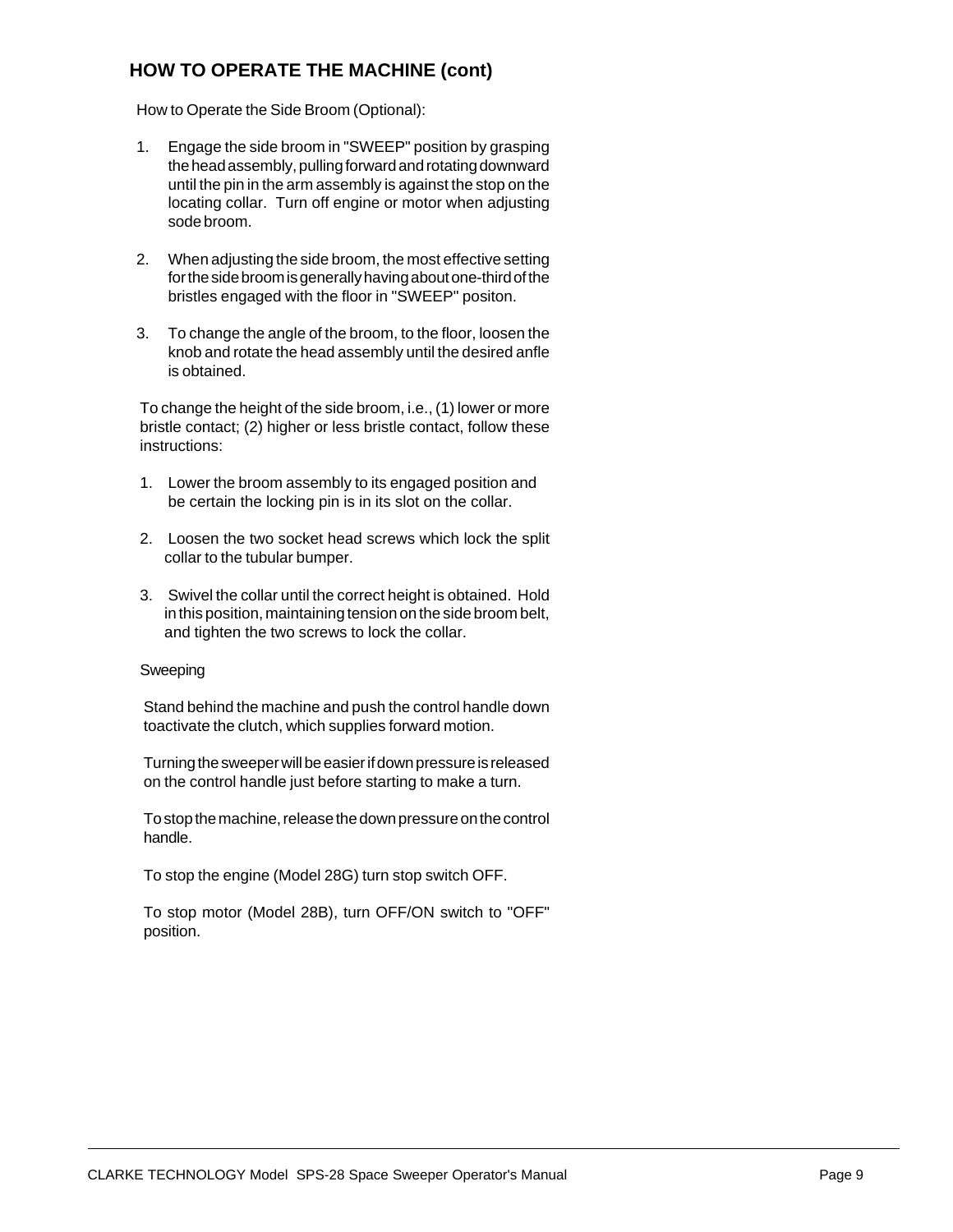# **HOW TO OPERATE THE MACHINE (cont)**

#### **How to Empty Debris Hopper:**

**A** WARNING: To prevent injury, always stop the en**gine or motor before you empty the hoppers or clean the filter.**

- 1. Grasp the hopper by the handle provided and lift out until clear of frame.
- 2. Dump debris in appropriate location and replace hopper in machine. (See Fig. #3)
- 3. Release the two (2) retaining latches on either side of the hopper.
- 4. Slide the hopper out (toward the rear) from under the filter compartment.
- 5. Dump dust and debris in appropriate location and replace hopper in machine.
- 6. Snap retaining latches to hold hopper. (See Fig. 4)

#### **Cartridge (Panel) Filter**

To insure continued maximum efficiency of the dust control system on your sweeper, the cartridge filter should be removed and cleaned often. The frequency of this cleaning is related to the sweeping appliaction; i.e., the dustier the area is, the more frequently the filter should be cleaned.

#### **Cleaning Panel Filter**

Remove from machine and tap gently on flat surface, dirty side down. (See Fig. 5)

#### OR

Use compressed air (100 psi maximum), directing it through the panel **opposite** the direction of the arrows.

OR

Soak for fifteen minutes in water and a low-foaming, mild detergent. Rinse with water until clean (maximum 40 psi).

#### **Air Dry - Do not use compressed air.**

#### **Accordion Type Cloth Filter** (Optional)

To insure continued maximum efficiency of the dust control system on your sweeper, the cloth type filter should be frequently shaken (See Fig. 6) using the handles provided. The dustier an area is, the more often the shakedown should be done. The dust hopper should then be emptied.

#### **How to Clean the Cloth Filter**

Remove filter assembly from the machine. Direct compressed air through material **opposite** the normal air flow direction. (See Fig. 7)

OR

Wash with a mild low-foaming detergent and water. Let dry thoroughly before putting back into service.

**NOTE:** This filter is treated wuth a flame retardant chemical. The washing method of cleaning neutralizes and/or eliminates this resistance to burning.









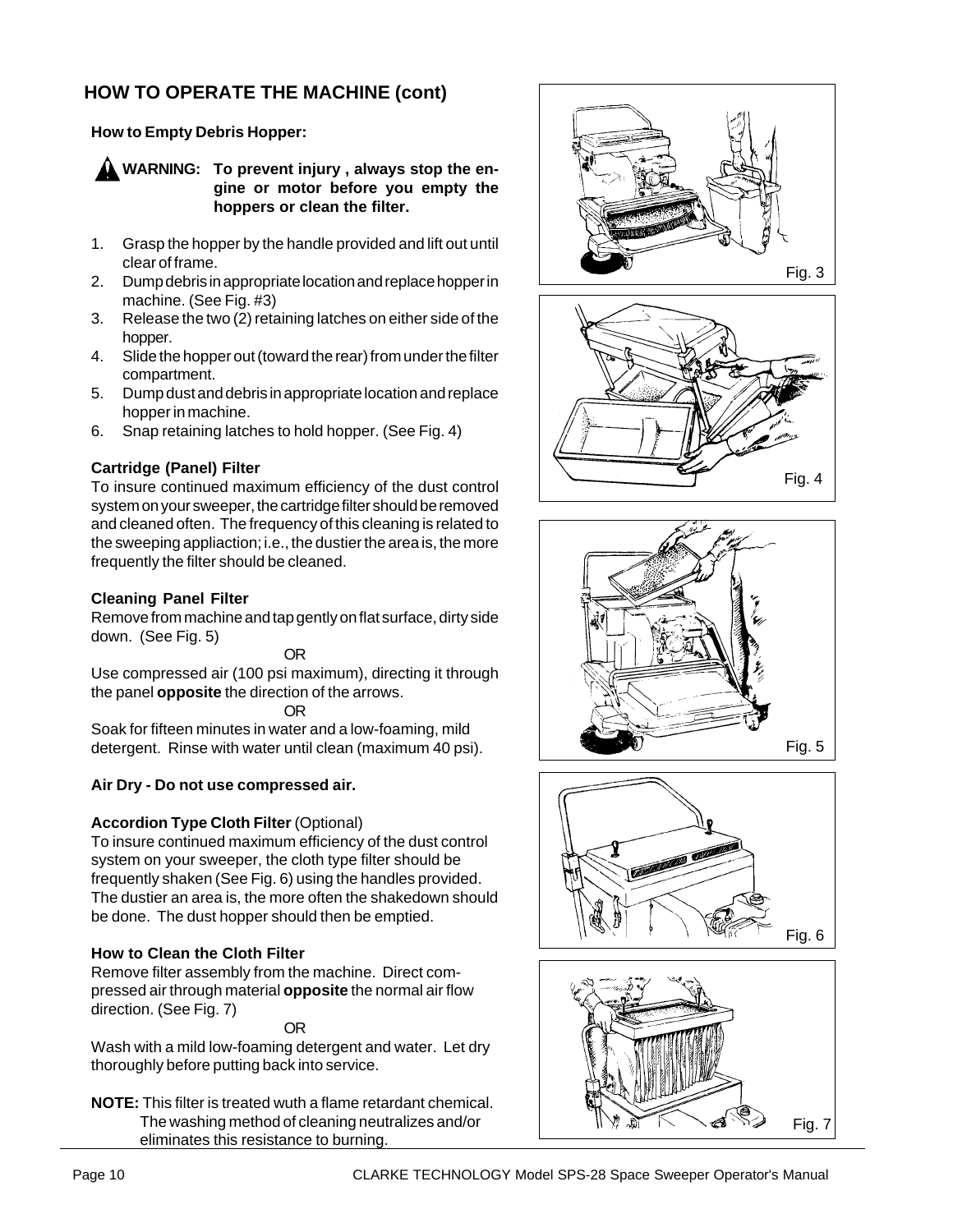

# **SPS-28 Space Sweeper (INCLUDES 28G & 28B) Section II Parts and Service Manual**

(70100B)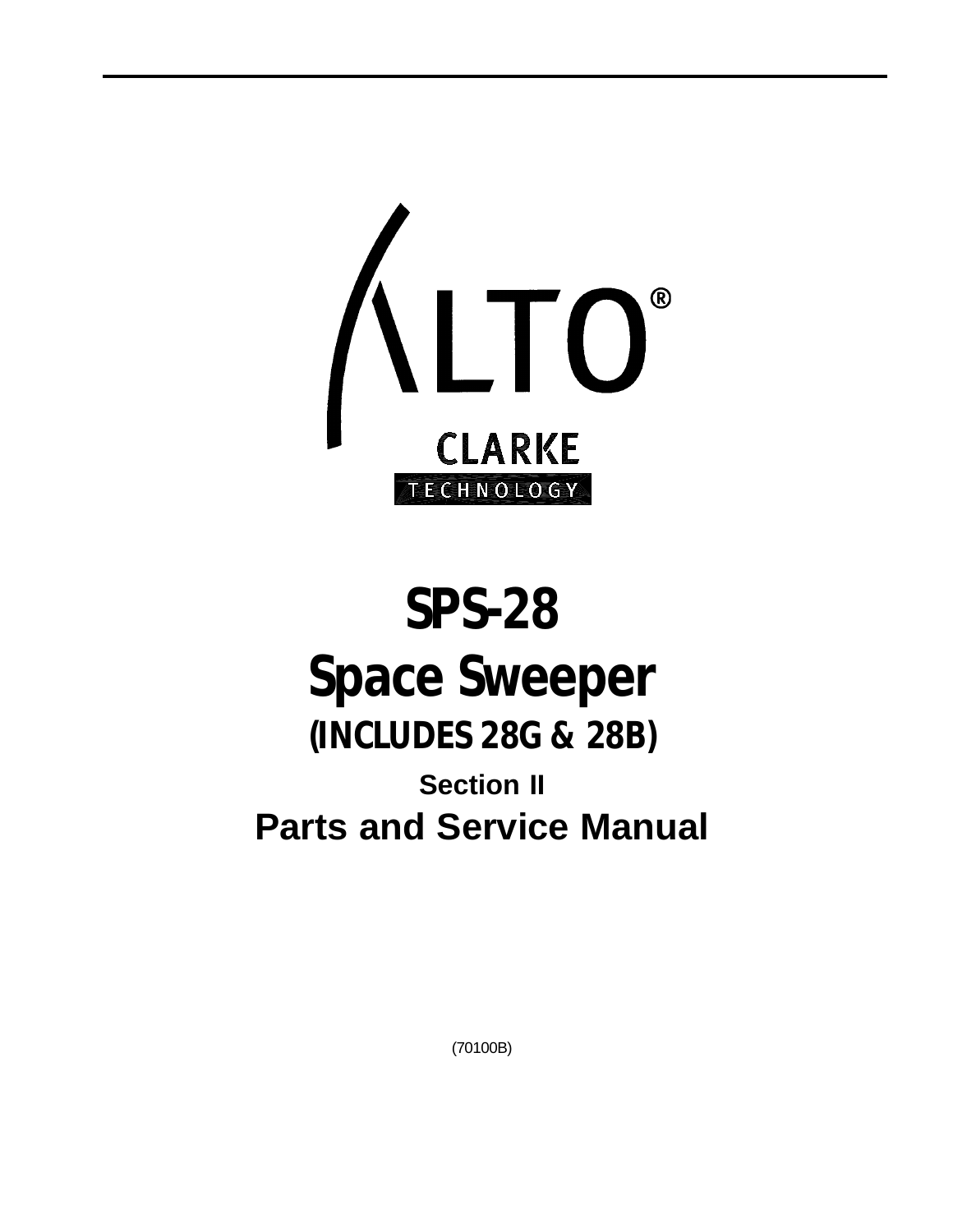# **SERVICE AND MAINTENANCE**



**WARNING: Maintenance and repairs must be done by authorized personnel only. Keep Adjustments according to specifications.**

**A** WARNING: To prevent injury always stop the en**gine or motor before doing any maintenance or repairs to this machine. Separate the connectors between the machine and batteries. Disconnect the wire from the spark plug.**

#### **How To Check the Engine**

- 1. Check oil level regularly. Change oil after using first two tanks of gasoline. change oil regularly after each twentyfive (25) operating hours, or more often in extremely dirty conditions.
- 2. Keep the engine clean and remove dirt and oil from coiling fins, screen and flywheel for best engine performance and to prevent damage from overheating.

Do not allow dirt to enter the engine when checking oil or adding fuel.

Wire brush carbon deposits from spark plug electrodes and regap at .030 in.

#### **How to Clean the Engine Air Filter**

Clean and re-oil every ten (10) hours - more often under extremely dusty conditions.

- 1. Remove filter element. Separate pre-filter from pleated filter.
- 2. Clean pre-filter only in detergent and warm water.
- 3. Squeeze dry.
- 4. Apply liberal amount of clean engine oil and distribute evenly. Squeeze out excess oil.
- 5. Install element.

#### **Lubrication**

The Model SPS-28 has one grease fitting on the main drive wheel. Apply two strokes of lubricant (PN 883853) from a grease gun each month. (See Fig. 8)

**WARNING: To prevent injury and damage, remove the batteries or gasoline before tipping the machine.**

To get access to the grease fitting, remove the batteries and hoppers and tip the machine on its side.

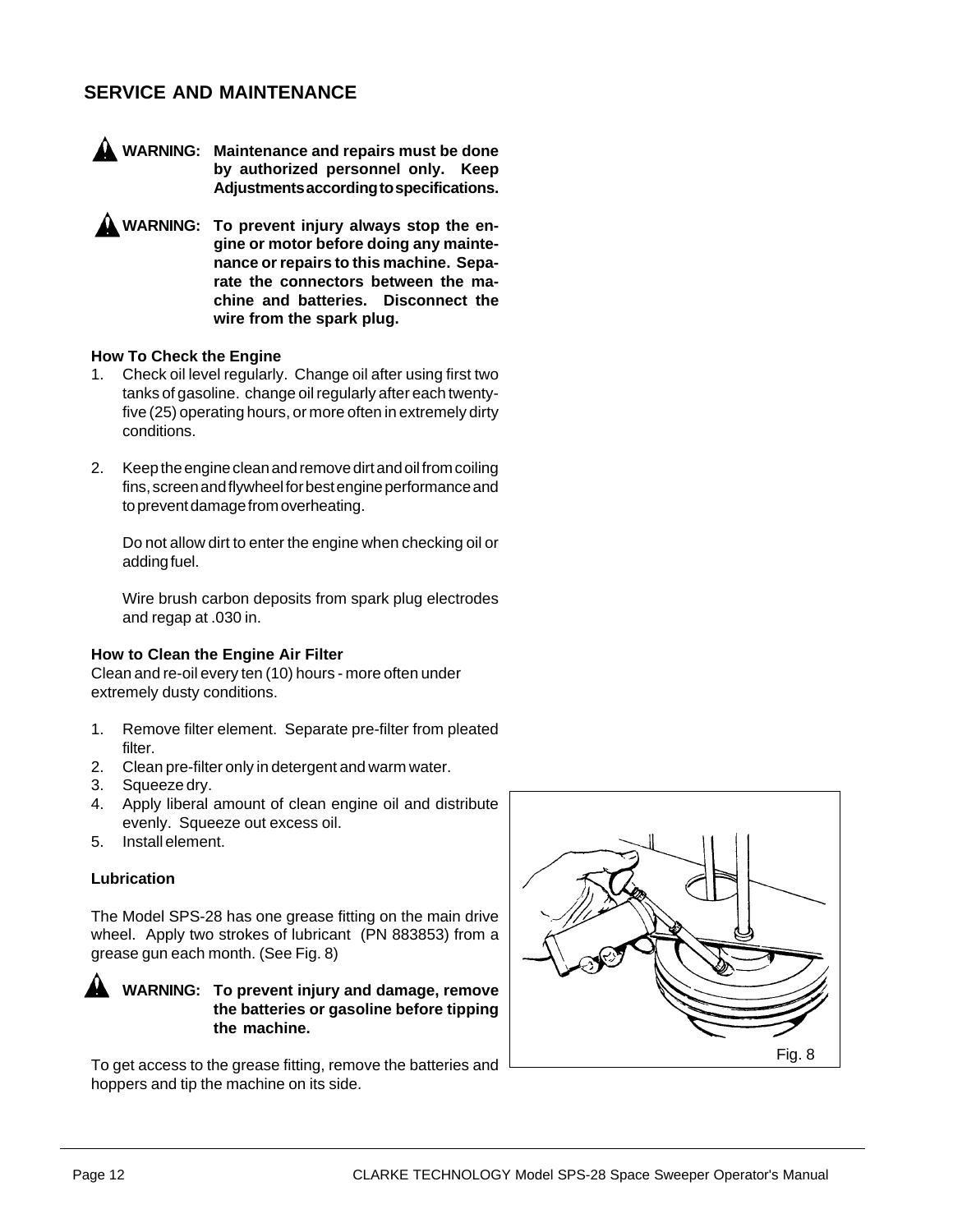#### **Drive Belts**



The drive belts are automatically tensioned by a springloaded idler wheel. (See Fig. 9)

- 1. Remove the idler pulley tension spring.
- 2. Slip the belt off the pulley.
- 3. Install a new belt.
- 4. Assemble idler tension spring.
- 5. Align pulleys and belts if necessary.

#### **Main Broom Adjustment**

The main broom should be periodically readjusted as needed to compensate for wear. Use the broom-adjusting lever to accomplish this. rotate counterclockwise to lower and clockwise to raise. (See Fig. 2, page 6)

#### **Side Broom Belt Adjustment**

To increase tension on the side broom belt, loosen the two (2) socket set screws. Push the split clamp forward on the tubular frame until belt is sufficiently tight to drive broom without slipping. Tighten clamp screws.

#### **Friction Drive Wheel**

The friction drive wheel should be adjusted so it touches the mating drive wheel. The machine should **NOT creep** or move when the operator handle is in neutral "UP" position. (See Fig. 10)

#### **ENGINE SPEED ADJUSTMENT(Model 28G)**

The engine speed (rpm) is governor-controlled and preset at the factory at 2150 rpm (no load). Should it be necessary to check or readjust this setting, use a good strobe tachometer and adjust the governor rod threaded end to maintain 2150 rpm (no load). Be certain all brooms are raised for this adjustment.

#### **Installation of new Main Brush**

The main brush is made up of five (5) bristle strips, installed and retained on the core by three (3) screws and washers for each strip. Do not change (1) new bristle strip with (4) worn strips.

Remove the three screws and washers and the bristle strip retained by them. Install the new strip and assemble the retaining screws and washers. Be sure to install the "V" of each strip in the same relation to the core as its companion strips. (See Fig. 11)





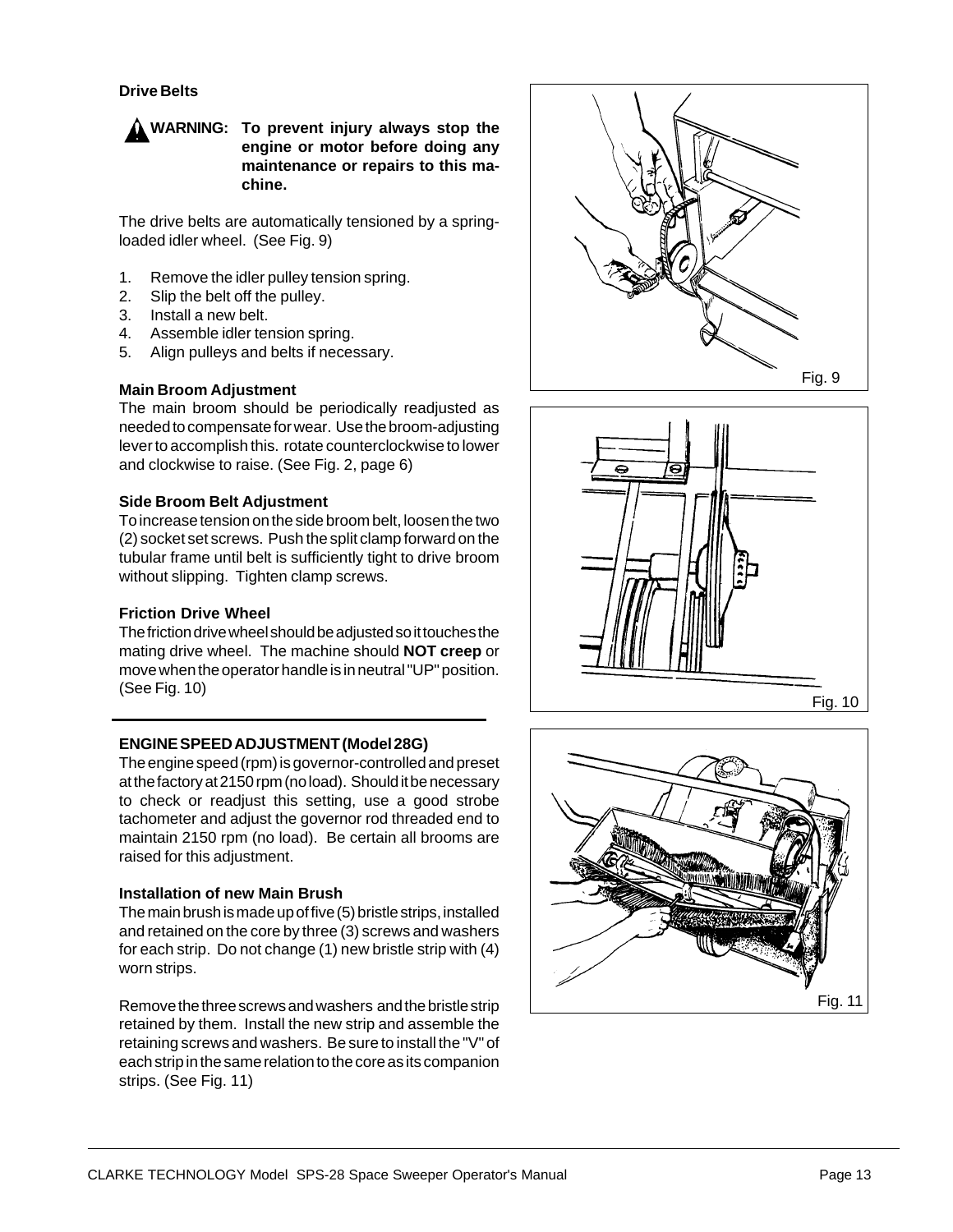#### **Installation of New Main Brush** (cont)

Remove the three screws and washers and the bristle strip retained by them. Install the new strip and assemble the retaining screws and washers. Be sure to install the "V" of each strip in the same relation to the core as its companion strips. (See Fig. 11, page 11)



**CAUTION:** The strips must be carefully centered on the core before they are firmly locked into position. Rotate the broom by hand through a full revolution to check for possible interference with the shaft carriers at each end. Failure to check this area could result in damage to the drive mechanism.

Continue to replace one strip at a time, checking end clearance on each end, until all strips have been replaced with new fillers.

Readjust the broom to allow for the new bristle strips.

The main brush is preadjusted at the factory to insure even engagement with the floor across its full width. However, should the brush show signs of uneven wear, end to end, compensating adjustments may be made. Raise or lower either end as required by changing the length of the adjusting rod. (See fig. 12)

#### **SHOP EVALUATION OF CHARGERS**

(Qualified Service Personnel Only)

#### **Service Hints**

- 1. Check the AC power supply (plug, cords, building fuses and switched, etc.)
- 2. Check for physical damage.
- 3. If there is no DC output, check for blown internal fuse(s); blown fuses may be caused by reversed DC connections or by a defective diode.
- 4. Check parts ammeter, timer-switch, diodes, transformer and fuses for tight connections and for discoloration due to electrical failure.



- 5. Check the condition of the batteries.
	- a. Specific gravity (1.280 is ideal for fully charged batteries.
	- b. The battery bank voltage should come up to about 30.7 volts at the end of the cycle.
	- c. The DC charging current should start in the "normal" range and end in the "finish" range.

If the charger is still inoperative after the above checks have been made, call your nearest authorized service center.

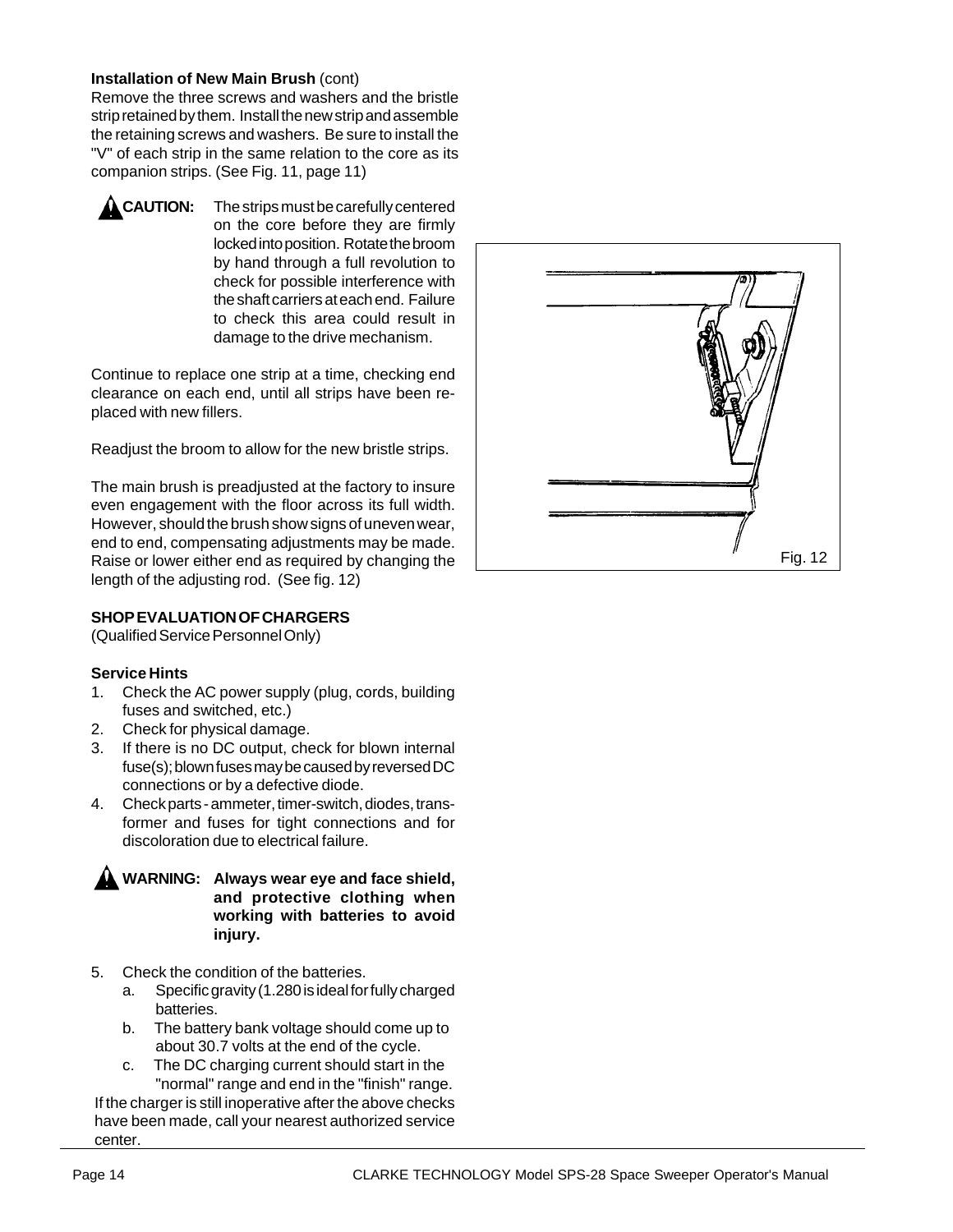#### **Capacitor Test**

If a commercial capacitor checker is not available, the following test may be made:

- 1. Briefly short the capacitor terminals together with a screwdriver.
- 2. Disconnect a wire from either capacitor terminal.
- 3. Adjust an ohmmeter to a high value such as RX10K or RX1 Meg.
- 4. Connect the ohmmeter leads to the capacitor terminals.
- 5. A good capacitor will cause the indicator to move quickly to zero ohms, then slowly return to infinite ohms. An open capacitor will not cause any indicator movement; a shorted capacitor will give a continuous zero ohms reading.
- 6. If the test is to be repeated, the capacitor terminals must again be shorted together briefly.

#### **Diode Test**

- 1. You must have a #308 ct. Everready continuity tester or equivalent/
- 2. Desolder both wires from the diode lead connections. (Clamp heatsink pliers on the diode leads to avoid damaging the diodes.)
- 3. Attach one of the test unit leads to either diode lead.
- 4. Attach the other test unit lead to the diode heatsink.
- 5. Turn the test unit on and note if the test unit bulb lights.



- 6.. Reverse the test unit leads in Steps 3 and 4.
- 7. Turn the test unit on and note if the test unit bulb lights.
- 8. **Good diode**  test light bulb should light up in one of Steps 5 and 7 and not in the other.

**Defective diode** - test bulb will light up in both Steps 5 and 7.

**Defective Diode** - Test bulb will not light up in either Steps 5 or 7.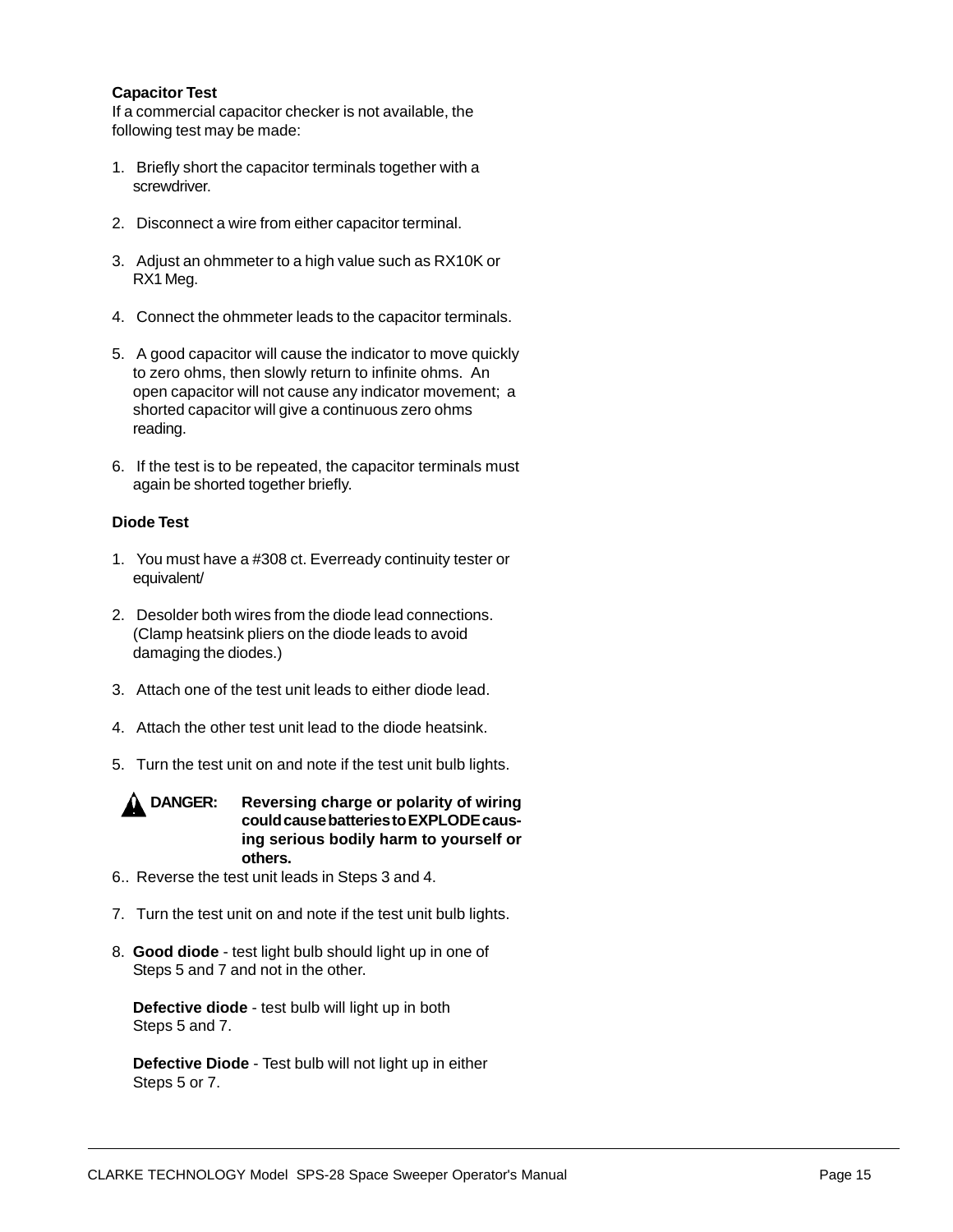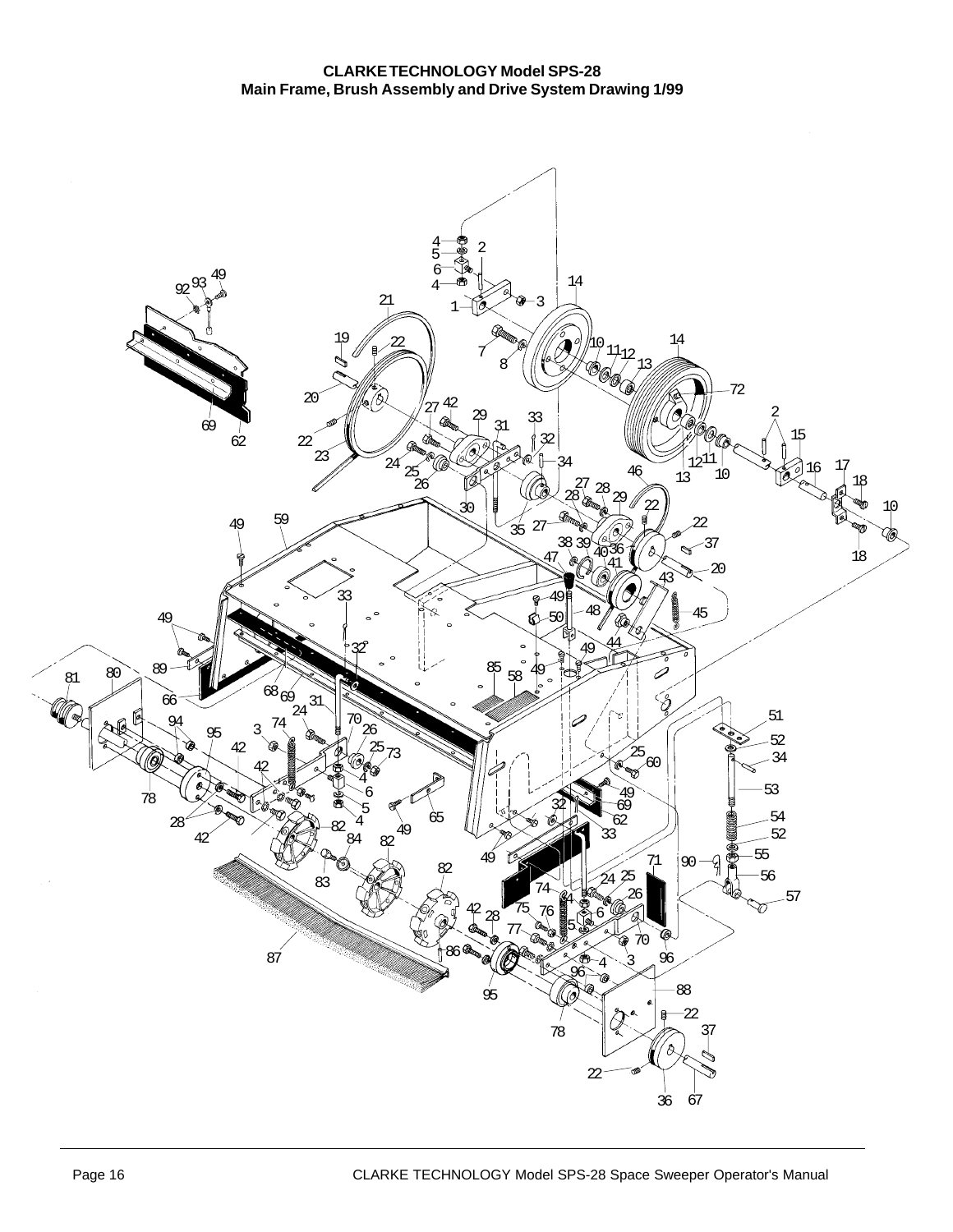#### **CLARKE TECHNOLOGY Model SPS-28 Main Frame, Brush Assembly and Drive System Parts Lists 1/99**

| Ref #            | Part No. | <b>Description</b>                                   | Qty                     | Ref #<br>Part No.<br><b>Description</b> |        | Qty                                         |                         |
|------------------|----------|------------------------------------------------------|-------------------------|-----------------------------------------|--------|---------------------------------------------|-------------------------|
| 1                | 790322   | Arm, Lower Clutch, R.H.                              |                         | 50                                      | 302101 | Clamp                                       | 1                       |
| $\overline{c}$   | 925543   | Pin, 1/8 x 11/4 Roll                                 |                         | 51                                      | 796623 | Plate, Brush Lift                           | 1                       |
| 3                | 920349   | Nut, 1/4-20                                          | 3                       | 52                                      | 791121 | Bushing, Spring                             | $\overline{c}$          |
| 4                | 920160   | Nut 5/16 - 18 Hx Jam                                 | 6                       | 53                                      | 797423 | Rod, Brush Lift                             | 1                       |
| 5                | 980652   | Washer 5/16 Lock                                     | 3                       | 54                                      | 858302 | Spring                                      | 1                       |
| 6                | 791323   | Block, Pedal Pivot                                   | 3                       | 55                                      | 920329 | Nut, 5/16 - 24 Hex                          | 1                       |
| $\boldsymbol{7}$ | 85813A   | Screw 5/16 - 18 x 1" Hx                              | 4                       | 56                                      | 809904 | Yoke                                        | 1                       |
| 8                | 980652   | Washer 5/16 Lock                                     | 8                       | 57                                      | 806705 | Pin                                         | 1                       |
| 9                | 799728   | Wheel                                                | 1                       | 58                                      | 795121 | Label, Instruction                          | 1                       |
| 10               | 902710   | Bearing, Wheel Shaft                                 | 3                       | 59                                      | 60072A | Frame Assembly, Main                        | 1                       |
| 11               | 980023   | Washer, Thrust                                       | $\overline{2}$          | 60                                      | 962302 | Screw, 3/8 x 16 x 5/8 Hex                   | 1                       |
| 12               | 877661   | Seal, Oil                                            | $\overline{c}$          | 61                                      |        |                                             |                         |
| 13               | 902682   | Bearing, Wheel                                       | 2                       | 62                                      | 798526 | Skirt, Brush Rear                           | 1                       |
| 14               | 799729   | Wheel                                                | 1                       | 63                                      | 798528 | Skirt, Brush L.H.                           | 1                       |
| 15               | 790326   | Arm, Lower clutch, L.H.                              | 1                       | 64                                      | 797225 | Retainer, L.H. Skirt                        | 1                       |
| 16               | 797721   | Shaft, Wheel                                         | $\mathbf{1}$            | 65                                      | 797224 | Retainer, L.H. Skirt                        | 1                       |
| 17               | 798530   | Support, Wheel Bearing                               | 1                       | 66                                      | 798527 | Skirt, Brush R.H.                           | 1                       |
| 18               | 962385   | Screw, 10-24 x 1/2                                   | $\overline{\mathbf{c}}$ | 67                                      | 797722 | Shaft, Brush                                | 1                       |
| 19               | 915044   | Key, 3/16 x 3/16 x 1                                 | 1                       | 68                                      | 798525 | Skirt, Hopper Top                           | 1                       |
| 20               | 797727   | Shaft, Brush Drive                                   | 1                       | 69                                      | 797221 | Retainer                                    | $\overline{2}$          |
| 21               | 903540   | Belt, Drive                                          | $\mathbf{1}$            | 70                                      | 790337 | Arm, Brush                                  | $\boldsymbol{2}$        |
| 22               | 962103   | Screw, 5/16-18 x 3/8                                 |                         | 71                                      | 797620 | Seal, Brush Arm                             | $\overline{c}$          |
| 23               | 796920   | Pulley, Driven                                       |                         | 72                                      | 883351 | <b>Grease Fitting</b>                       | 1                       |
| 24               | 962686   | Screw, 5/16-18 x 11/2 Hx                             |                         | 73                                      | 920260 | Nut, $\frac{3}{8}$ -16 x $\frac{5}{16}$ Hex | $\overline{c}$          |
| 25               | 980638   | Washer, 3/8 "Lock                                    |                         | 74                                      | 53038A | Spring                                      | $\overline{c}$          |
| 26               | 808256   | Spacer, Parallel Arm Rear                            |                         | 75                                      | 962139 | Screw, 1/4-20 x 5/8 Hex                     | $\overline{c}$          |
| 27               | 962219   | Screw, 1/4-20 x 7/8 Hex                              |                         | 76                                      | 920208 | Nut, 1/4-20                                 | $\overline{2}$          |
| 28               | 980657   | Washer, 1/4 Lock                                     |                         | 77                                      | 962709 | Screw, 1/4-20 x 1/2 Hex                     | $\overline{\mathbf{4}}$ |
| 29               | 902713   | <b>Bearing</b>                                       |                         | 78                                      | 902746 | Bearing, Brush Shaft                        | $\overline{c}$          |
| 30               | 790324   | Arm, Clutch                                          |                         | 79                                      |        |                                             |                         |
| 31               | 797422   | Rod, Brush Lift                                      | $\overline{3}$          | 80                                      | 797829 | Shield Assembly, Broom Dust                 | $\mathbf{1}$            |
| 32               | 980651   | Washer, 5/16 Plain                                   | 3                       | 81                                      | 796922 | Pulley, Side Broom Drive                    | 1                       |
| 33               | 925036   | Pin, 3/32 x 3/4 Cotter                               | 3                       | 82                                      | 792703 | Driver, Brush                               | $\mathbf{3}$            |
| 34               | 925550   | Pin, 1/8 x x 1" Roll                                 | 1                       | 83                                      | 962893 | Screw 1/4-20 x 7/8 Hex                      | 15                      |
| 35               | 799727   | Wheel, Friction Drive                                | 1                       | 84                                      | 797205 | Retainer                                    | 15                      |
| 36               | 796921   | Pulley, Brush Drive                                  | 2                       | 85                                      | 920364 | Nut, 1⁄4-20 speed                           | 15                      |
| 37               | 915076   | Key, 3/16 x 3/16 x 9/16 Ling Sq.                     | $\overline{c}$          | 86                                      | 925070 | Pin, 1/4 x 11/2 Roll                        | 3                       |
| 38               | 167308   | Retaining Ring                                       | 1                       | 87                                      | 790923 | <b>Brush Segment Carpet</b>                 | 10 <sup>1</sup>         |
| 39               | 857301   | Retaining Ring                                       | 1                       |                                         | 790920 | Brush Segment 28"                           | 5                       |
| 40               | 902659   | <b>Bearing</b>                                       | 1                       | 88                                      | 797828 | Shield Assembly, Broom Dust L.H.            | $\mathbf{1}$            |
| 41               | 796926   | Pulley, Brush Drive Idler                            | 1                       | 89                                      | 797223 | Retainer, R.H. Skirt                        | 1                       |
| 42               | 962455   | Screw, 1/4-20 x 1" Hex                               | 6                       | 90                                      | 856702 | Pin, Hair, cotter                           | $\mathbf{1}$            |
| 43               | 790320   | Arm Assembly, Idler Pulley                           | 1                       | 91                                      | 797235 | Retainer, Brush Strp. (Std Mach. Only)      | 15                      |
| 44               | 798220   | Spacer, clutch Arm                                   | 1                       | 92                                      | 980675 | Washer, #10 Shakeproof                      | 1                       |
| 45               | 858345   | Spring, Bracket Adjusting Screw<br>1<br>93<br>798541 |                         | Strap, Static Discharge                 | 1      |                                             |                         |
| 46               | 903539   | Belt, Brush Drive                                    | 1                       | 94                                      | 798232 | Spacer                                      | $\overline{c}$          |
| 47               | 815051   | Knob, Handle                                         | 1                       | 95                                      | 797236 | Retainer                                    | $\overline{c}$          |
| 48               | 793923   | Handle Assembly, Brush Lift                          | 1                       | 96                                      | 858207 | Spacer                                      | $\overline{2}$          |
| 49               | 962546   | Screw, 10 x 1/2 Rd. Hd. Type 23                      | 26                      |                                         |        |                                             |                         |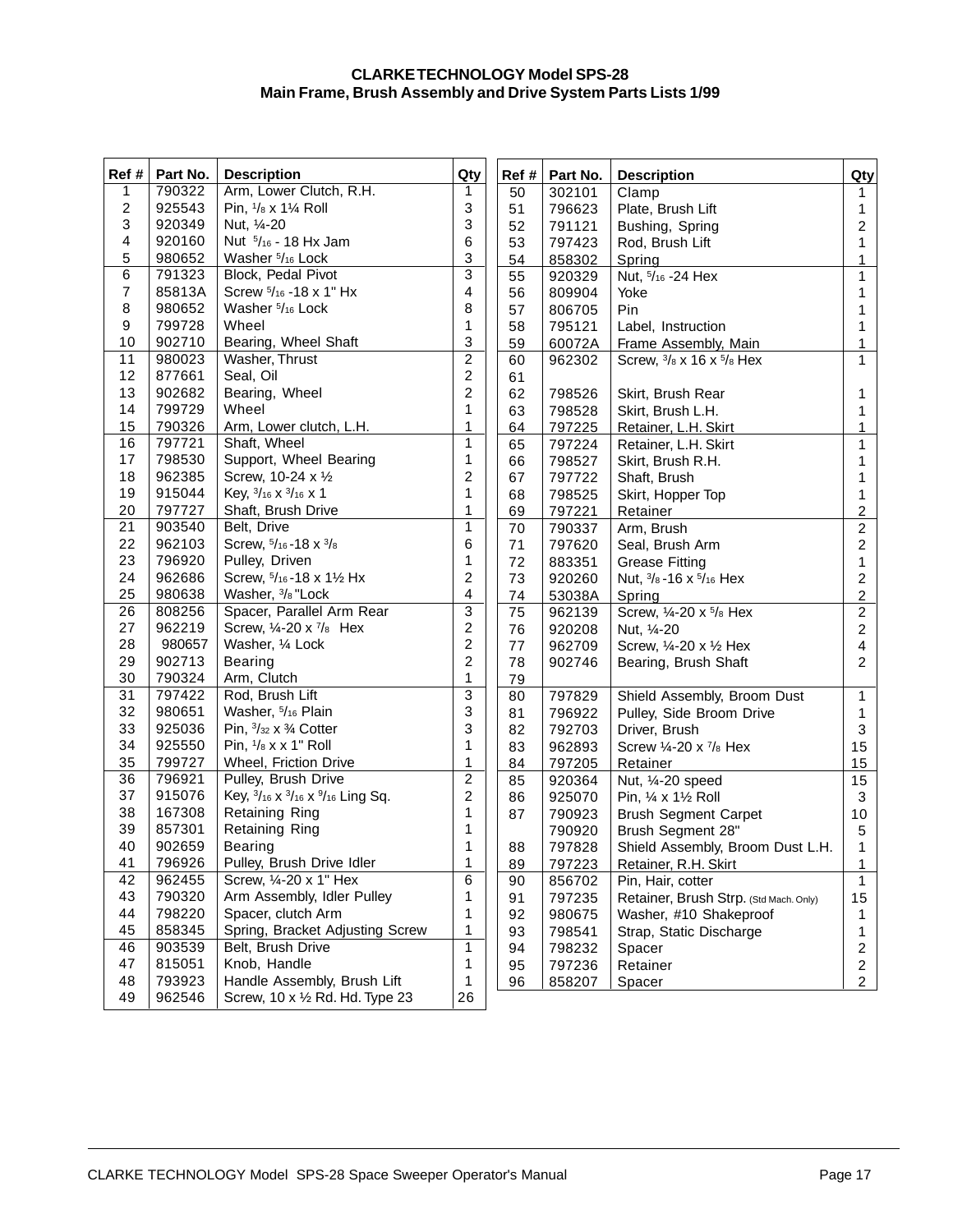#### **CLARKE TECHNOLOGY Model SPS-28 Engine, Dust Control & Handle Assembly Drawing 4/99**

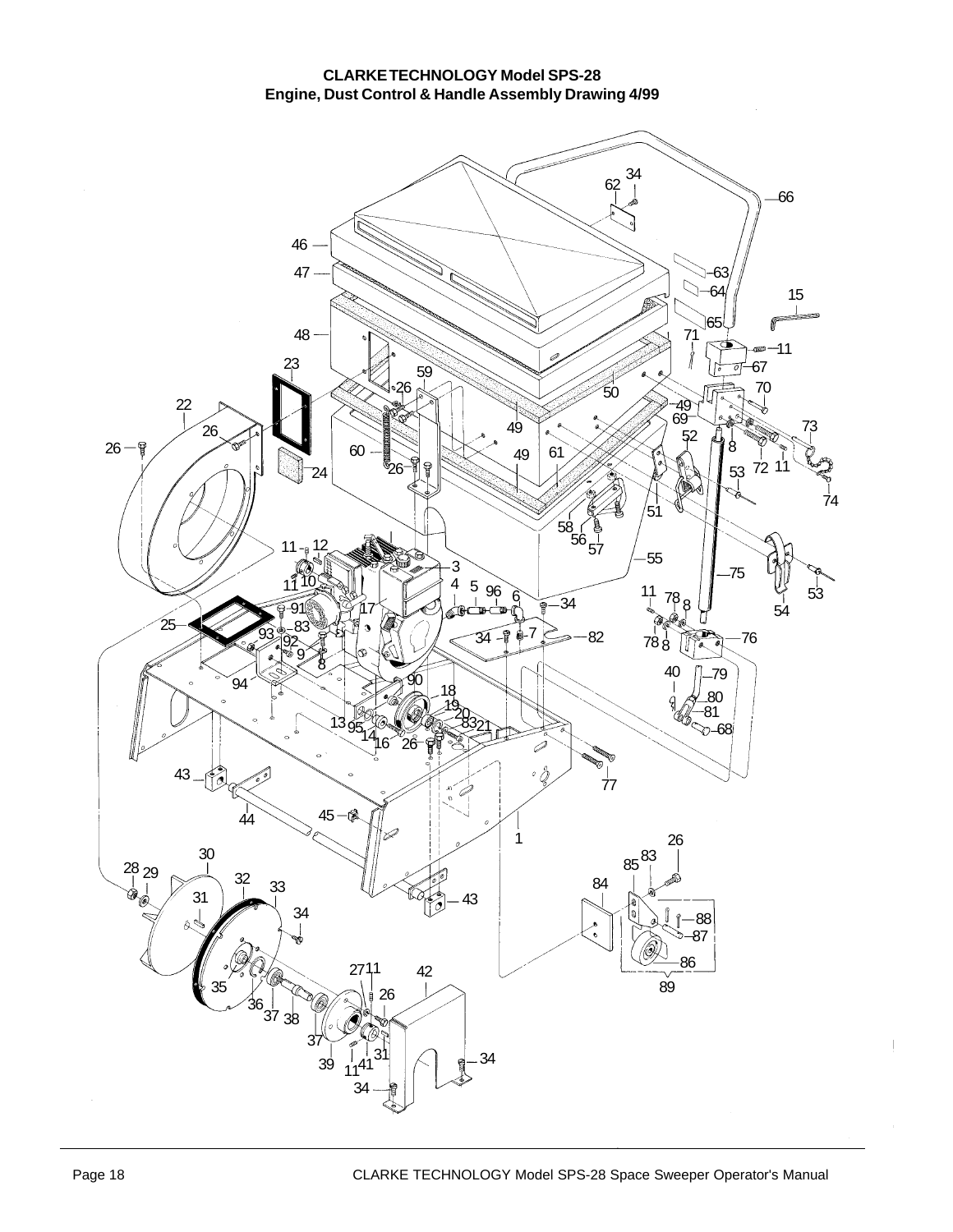#### **CLARKE TECHNOLOGY Model SPS-28 Engine, Dust Control & Handle Assembly 4/99**

| Ref #          | Part No. | <b>Description</b>                         | Qty                                                               | Ref # | Part No. | <b>Description</b>                     | Qty                     |
|----------------|----------|--------------------------------------------|-------------------------------------------------------------------|-------|----------|----------------------------------------|-------------------------|
| 1              | 60072A   | Frame, Main                                |                                                                   | 51    | 793820   | Guide, Dust Hopper                     | 2                       |
| 2u             | 792920   | Engine, 5 H.P. Briggs and Stratton         |                                                                   | 52    | 682006   | Clamp Assembly, Lid                    | $\overline{a}$          |
| 3              | 285161   | Label, Gasoline                            | 1                                                                 | 53    | 930086   | Rivet, 3/16 x .450 Long                | 10                      |
| 4              | 722824   | Elbow, 1/4 x 45° Street Brass              | $\mathbf{1}$                                                      | 54    | 285102   | Latch, Inspection Door                 | 3                       |
| 5              | 755721   | Nipple, 1/4 x 21/2" Brass                  |                                                                   | 55    | 60070A   | Hopper, Dust                           | 1                       |
| 6              | 822806   | Elbow, 1/4 x 90° Brass                     | $\mathbf{1}$                                                      | 56    | 797226   | Retainer, Dust Hopper                  | $\overline{c}$          |
| $\overline{7}$ |          | Drain Plug - Part of Engine                |                                                                   | 57    | 962385   | Screw 10-24 x 1/2 Bdg. Hd.             | $\overline{\mathbf{4}}$ |
| 8              | 822806   | Washer 5/16 Lock                           | 8                                                                 | 58    | 920200   | Nut, 10 - 24 Hex                       | 4                       |
| 9              | 196157   | Screw, $5/16 - 18 \times 1\frac{1}{4}$ Hex | 4                                                                 | 59    | 790832   | Bracket, Dust Housing Support          | 1                       |
| 10             | 796924   | Pulley, Engine                             | 1                                                                 | 60    | 53038A   | Spring                                 | 1                       |
| 11             | 962103   | Screw, 5/16 - 18 x 3/8 Set                 | 8                                                                 | 61    | 793425   | Gasket, Dust chamber Bottom            | $\overline{c}$          |
| 12             | 915044   | Key 3/16 x 3/16 x 1" Square                | 1                                                                 | 62    |          | Serial No. Plate - Gasoline (Blank)    | 1                       |
| 13             | 790335   | Arm, Assembly                              | 1                                                                 |       |          | Serial No. Plate - Battery (Blank)     | 1                       |
| 14             | 798231   | Spacer, Parallel Arm Rear                  | 1                                                                 | 63    | 215104   | Label, Warning                         | 1                       |
| 15             | 987013   | Wrench, Allen 5/32"                        | 1                                                                 | 64    | 755129   | Label, Patent Pending                  | 1                       |
| 16             | 962216   | Screw, 3/8 x 16 x 1" Hex                   | $\mathbf{1}$                                                      | 65    | 795120   | Label, Instruction                     | 1                       |
| 17             | 793624   | Guard, Gas Tank                            | 1                                                                 | 66    | 793920   | Handle, Upper                          | 1                       |
| 18             | 796925   | Pulley, Idler                              | 1                                                                 | 67    | 790825   | Bracket, Handle Pivot                  | $\overline{c}$          |
| 19             | 902659   | <b>Bearing</b>                             | 1                                                                 | 68    | 806705   | Pin                                    | 1                       |
| 20             | 857301   | <b>Retaining Ring</b>                      | 1                                                                 | 69    | 790824   | Bracket, Handle                        | $\overline{c}$          |
| 21             | 962454   | Screw, 1/4-20 x 1"                         | $\mathbf{1}$                                                      | 70    | 796721   | Pin, Handle Pivot                      | $\overline{c}$          |
| 22             | 60073A   | Housing Assembly, Blower                   | 1                                                                 | 71    | 925004   | Pin, $1/16 \times 1/2$ Cotter          | $\overline{a}$          |
| 23             | 793424   | Gasket, Duct to Filter                     |                                                                   | 72    | 85818A   | Screw, 5/16 - 18 x 21/2 Hex            | 4                       |
| 24             | 791221   | Bumper, Dust Hopper                        |                                                                   | 73    | 796720   | Pin Assembly, Handle Release           | $\overline{2}$          |
| 25             | 793423   | Gasket, Duct to Frame                      | 1                                                                 | 74    | 85392A   | Screw 6-32 $x \frac{3}{8}$ Pan Hd      | $\overline{c}$          |
| 26             | 962709   | Screw 1/2 Sems                             |                                                                   | 75    | 793922   | Handle, Lower                          | $\overline{2}$          |
| 27             | 980657   | Washer 1/4 Lock                            | 4                                                                 | 76    | 798524   | Support, Handle                        | $\overline{c}$          |
| 28             | 920110   | Nut, 5/16 - 18 Elastic Stop                | 1                                                                 | 77    | 962894   | Screw, $5/16 - 18 \times 2\frac{1}{2}$ | 4                       |
| 29             | 980210   | Washer, Impeller                           | 1                                                                 | 78    | 920160   | Nut, $5/16 - 18$ Jam                   | 4                       |
| 30             | 614820   | Impeller                                   | 1                                                                 | 79    | 797420   | Rod, Traverse                          | 1                       |
| 31             | 915044   | Key, 3/16 x 3/16 x 1" Square               | $\mathbf{1}$                                                      | 80    | 920329   | Nut, 5/16 - 24 Hex                     | 1                       |
| 32             | 793420   | Gasket, Blower Mounting Adapter            | $\mathbf{1}$                                                      | 81    | 809904   | Yoke                                   | 1                       |
| 33             | 790221   | Adapter Assembly, Blower Mounting          | $\mathbf{1}$                                                      | 82    | 62665A   | Cover, Frame                           | $\overline{c}$          |
| 34             | 962835   | Screw, 10 x 24 x 1/2 Hx St. Typ F          | 6                                                                 | 83    | 980646   | Washer, 1/4 Plain                      | $\overline{7}$          |
| 35             | 618220   | Spacer, Impeller                           | 1                                                                 | 84    | 796631   | Plate, Stabilizer Whl. Stiffner        | $\overline{2}$          |
| 36             | 067304   | Snap Ring                                  | $\mathbf{1}$                                                      | 85    | 798537   | Support, Rear Wheel                    | $\overline{2}$          |
| 37             | 902550   | <b>Bearing</b>                             | 2                                                                 | 86    | 419702   | Wheel                                  | $\overline{a}$          |
| 38             | 617704   | Shaft, Impeller                            | 1                                                                 | 87    | 796722   | Pin, Wheel Support                     | $\overline{2}$          |
| 39             | 794224   | Housing, Bearing                           | 1                                                                 | 88    | 925036   | Pin, $3/32 \times 3/4$ Cotter          | 4                       |
| 40             | 856702   | Pin, Hair Cotter                           | $\overline{2}$                                                    | 89    | 799724   | Wheel Assembly, Stabilizer             | 2                       |
| 41             | 796923   | Pulley, Blower                             | 1                                                                 | 90    | 798230   | Spacer, Idler Pulley                   | 1                       |
| 42             | 793620   | Guard, Belt                                | 1                                                                 | 91    | 962086   | Screw, 1/4-20 x 3/4 Hx Hd.             | $\overline{2}$          |
| 43             | 790830   | Bracket, Lift Shaft                        | 2                                                                 | 92    | 962799   | Screw, 1/4-20 x 3/8 Soc. Cap           | 1                       |
| 44             | 797726   | Shaft Assembly                             |                                                                   | 93    | 920148   | Nut, 3/8 -16 Hex Jam                   | 1                       |
| 45             | 920993   | Nut, 3/16 - 18 Panel                       | 6                                                                 | 94    | 790846   | Bracket, Idler Arm                     | 1                       |
| 46             | 60074A   | Cover, Filter                              | 1                                                                 | 95    | 980202   | Washer Wave                            | $\mathbf{1}$            |
| 47             | 793320   | Filter, Dust                               | 1                                                                 | 96    |          |                                        |                         |
| 48             | 15724A   | Housing Asm., Dust Chamber                 | 1                                                                 | 97    | 170266   | Coupling                               | $\mathbf{1}$            |
| 49             | 793422   | Gasket, Dust Chamber                       | 4                                                                 |       |          |                                        |                         |
| 50             | 793421   | Gasket, Dust Chamber Top                   | $\overline{c}$<br>NOTE: uindicates a change has taken place since |       |          |                                        |                         |
|                |          |                                            |                                                                   |       |          | last publication of this manual        |                         |

NOTE: uindicates a change has taken place since last publication of this manual.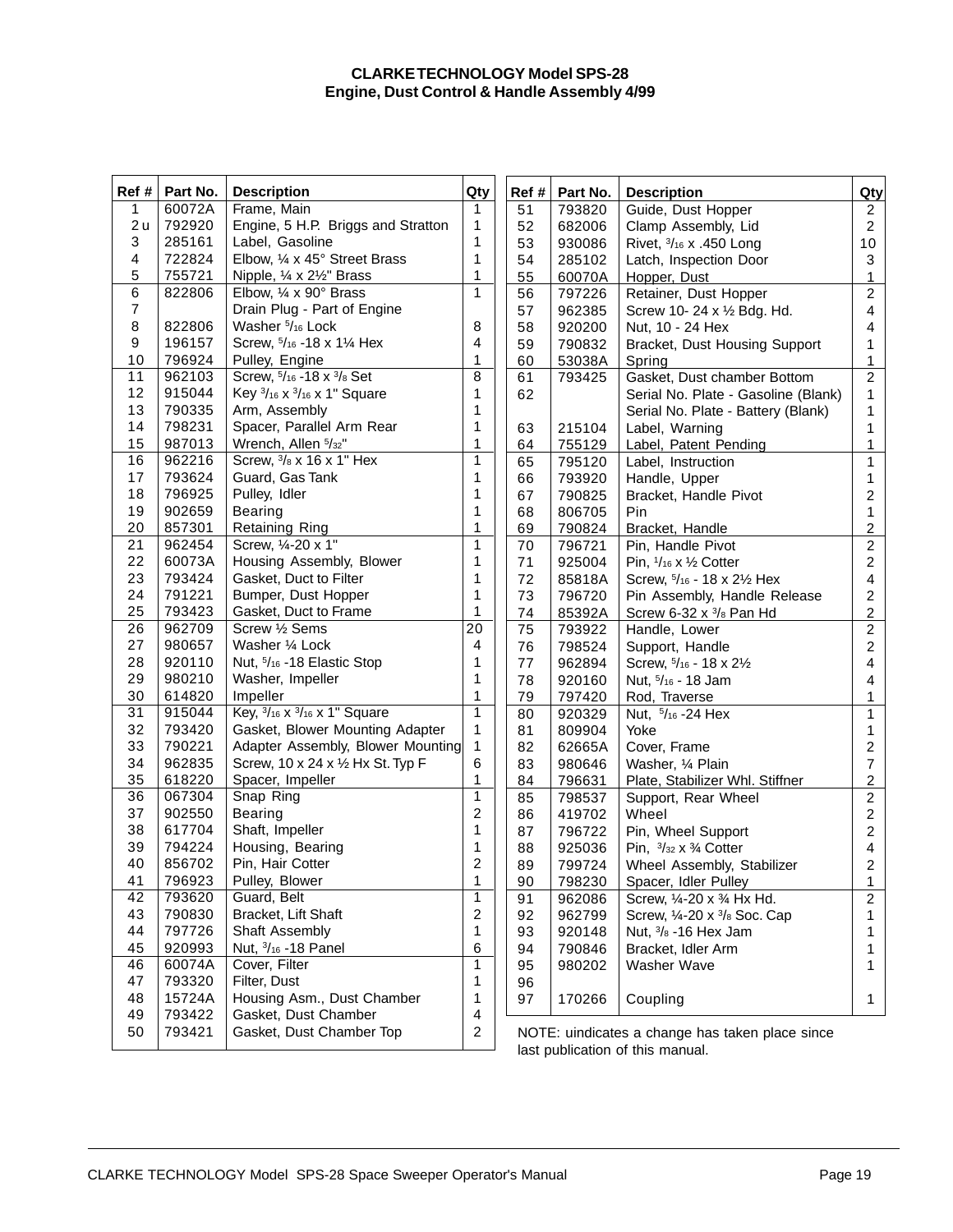



CLARKETECHNOLOGY Model SPS-28<br>Hopper and Optional Sidebroom Assembly Drawing 1/99 **Hopper and Optional Sidebroom Assembly Drawing 1/99 CLARKE TECHNOLOGY Model SPS-28**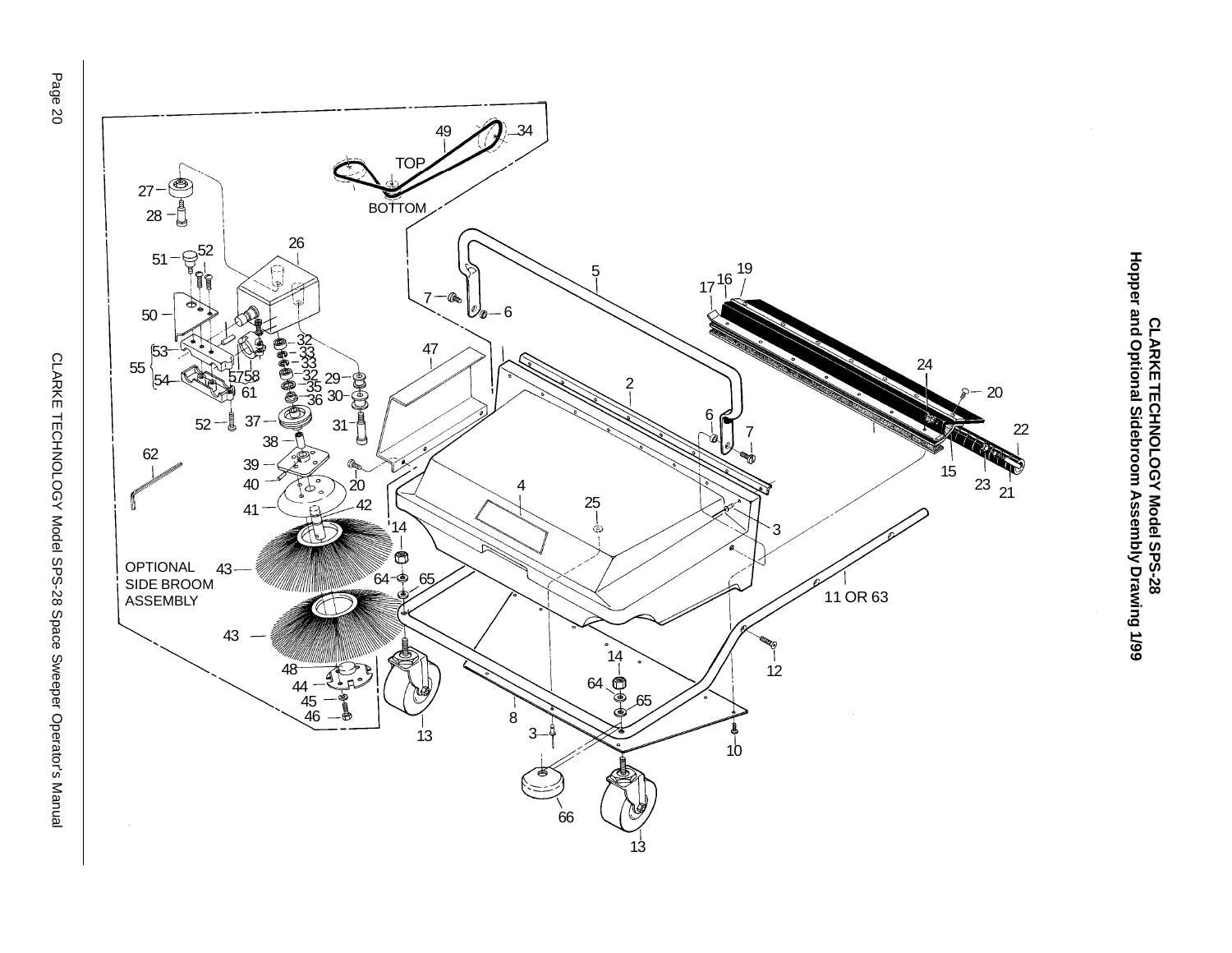#### **CLARKE TECHNOLOGY Model SPS-28 Hopper and Optional Sidebroom Assembly Parts List 1/99**

| Ref#           | Part No. | <b>Description</b>              | Qty            | Ref# | Part No. | <b>Description</b>                                         | Qty            |
|----------------|----------|---------------------------------|----------------|------|----------|------------------------------------------------------------|----------------|
| 1              | 60075A   | Hopper                          |                | 34   | 796922   | Pulley, Side Broom Drive                                   |                |
| $\overline{2}$ | 798529   | Support, Hopper Top             | $\mathbf{1}$   | 35   | 857301   | Ring, Retaining                                            | 1              |
| 3              | 930090   | Rivet, 5/32 Dia.                | 8              | 36   | 798205   | Spacer                                                     | 1              |
| 4              | 725197   | Label, Clarke                   | 1              | 37   | 796901   | Pulley, Side Brush Drive                                   |                |
| 5              | 793921   | Handle, Hopper                  | 1              | 38   | 792401   | Clutch                                                     |                |
| $6\phantom{1}$ | 798203   | Spacer, Carrying Handle         | $\overline{2}$ | 39   | 794320   | Hub, Side Brush                                            | 1              |
| $\overline{7}$ | 962568   | Screw, 5/16 - 18 x 1/2 Bdg. Hd. | $\overline{c}$ | 40   | 925062   | Roll Pin                                                   | 1              |
| 8              | 797820   | Shield, Hopper                  | $\mathbf{1}$   | 41   | 794001   | Holder, Side Brush                                         |                |
| 9              | 962385   | Screw, 10-24 x 1/2 Bdg. Hd.     | 3              | 42   | 797701   | Shaft                                                      |                |
| 10             | 962677   | Screw, 10-24 x 3/4 Pan Hd.      | 8              | 43   | 790901   | Brush, Side                                                | 2              |
| 11             | 791220   | Bumper, Front                   | $\overline{1}$ | 44   | 796420   | Plate, Brush Retaining                                     | 1              |
| 12             | 962803   | Screw 5/16 - 18 x 11/2          | 1              | 45   | 980657   | Washer, 1/4 Lock                                           | 5              |
| 13             | 889706   | Wheel, Swivel                   | $\overline{2}$ | 46   | 962481   | Screw, 1/4-20 x 11/4 Hx Cap                                | 4              |
| 14             | 920196   | Nut 1/2-13 ESNA                 |                | 47   | 793621   | Guard, Side Broom Belt                                     |                |
| 15             | 790823   | <b>Bracket, Skirt to Hopper</b> | 1              | 48   | 798228   | Spacer                                                     | 1              |
| 16             | 798523   | Skirt, Hopper                   |                | 49   | 903538   | Belt, Side Brush Round                                     | 1              |
| 17             | 797220   | Retainer, Lower Skirt           |                | 50   | 793622   | Guard, side Brush                                          | 1              |
| 18             | 793426   | Gasket, Hopper                  |                | 51   | 725020   | Knob                                                       | 1              |
| 19             | 797222   | Retainer, Hopper Skirt          |                | 52   | 962716   | Screw, 1/ <sub>2</sub> -20 x 1 <sup>1</sup> / <sub>2</sub> | 2              |
| 20             | 962073   | Screw, 10 - 1/2 Rd. Hd. Type Z  |                | 53   | 790331   | Arm, Side Brush, Top                                       | 1              |
| 21             | 797421   | Rod, Roller                     | $\mathbf{1}$   | 54   | 790331   | Arm, Side Brush, Bottom                                    | 1              |
| 22             | 797501   | Roller                          | 26             | 55   | 790331   | Arm Assembly, side brush                                   | 1              |
| 23             | 920160   | Nut, 5/16 - 18 Hex Jam          | $\overline{c}$ | 56   | 925132   | Pin, $\frac{1}{4} \times \frac{3}{4}$                      |                |
| 24             | 920110   | Nut, 5/16 - 18 Elastic Stop     | $\mathfrak{p}$ | 57   | 792023   | Clamp, Top                                                 |                |
| 25             | 920200   | Nut, 10-24 Hex                  |                | 58   | 792023   | Clamp, Bottom                                              | 1              |
|                |          | Optional Sidebroom Assembly     |                | 59   | 962454   | Screw, 1/4-20 x 1"                                         | $\overline{2}$ |
| 26             | 794201   | Housing, side Brush             | 1              | 60   | 980657   | Washer, 1/4 Lock                                           | $\overline{c}$ |
| 27             | 419702   | Wheel                           | 1              | 61   | 792023   | Clamp Asm., Side Brush                                     | 1              |
| 28             | 960953   | Screw, Wheel                    | 1              | 62   | 987516   | Wrench, 3/16                                               | 1              |
| 29             | 796902   | Pulley                          | 1              | 63   | 61300A   | Bumper (Carpet Only)                                       | 1              |
| 30             | 796903   | Pulley                          | 1              | 64   | 980626   | Washer, 1/2 Lock                                           | $\overline{2}$ |
| 31             | 960970   | Shoulder Bolt, Pulley           | 1              | 65   | 980662   | Washer (Carpet Only)                                       | $\overline{2}$ |
| 32             | 902659   | <b>Bearing</b>                  | 1              | 66   | 63900A   | Guard, Caster (Carpet Only)                                | $\mathcal{P}$  |
| 33             | 167308   | Ring, Retaining                 | $\overline{2}$ |      |          |                                                            |                |
|                |          |                                 |                |      |          |                                                            |                |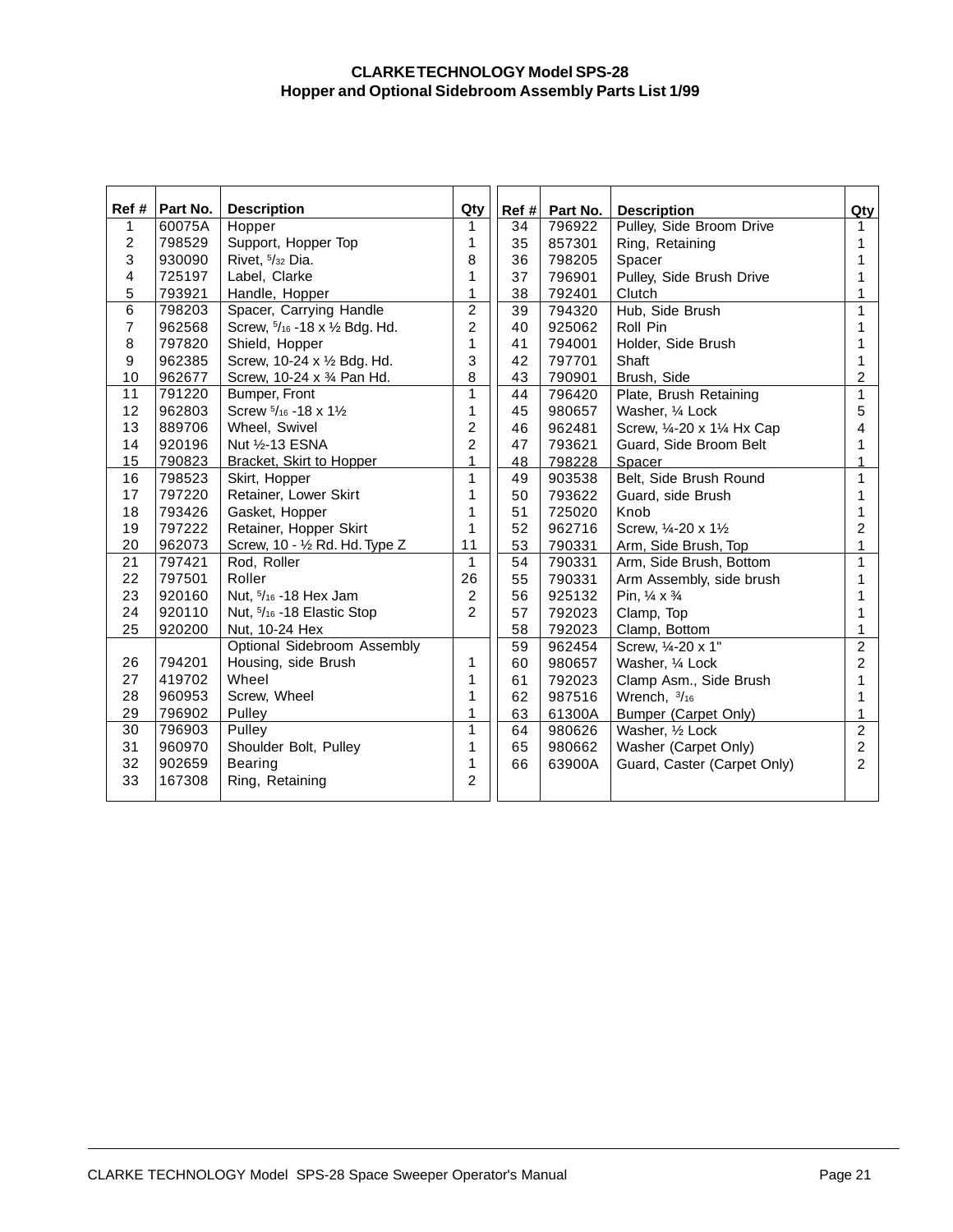

#### **CLARKE TECHNOLOGY Model SPS-28 Battery Powered Model Drawing 1/99**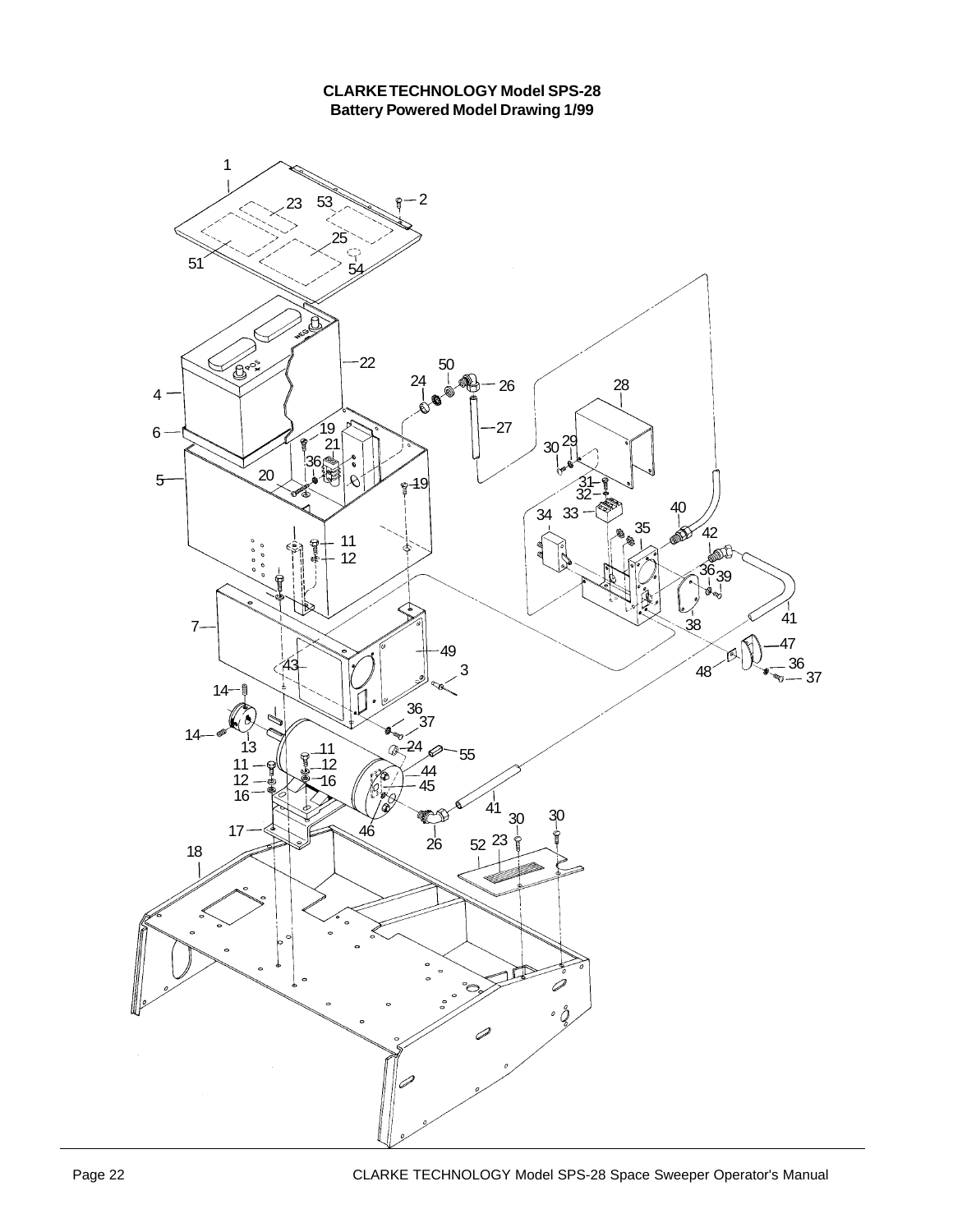#### **CLARKE TECHNOLOGY Model SPS-28 Battery Powered Model Drawing 1/99**

| Ref # | Part No.      | <b>Description</b>                           | Qty                     |
|-------|---------------|----------------------------------------------|-------------------------|
| 1     | 60071A        | Cover Assembly, Battery Access               | 1                       |
| 2     | 962003        | Screw, 6/32 x 3/8 Rd. Hd.                    | 4                       |
| 3     | 930093        | Rivet, 1/8 x 1/4 - 5/16 Pop                  | 4                       |
| 4     | 871376        | Battery, 95 Amp Hr. (Wet)                    | 2                       |
|       | 871377        | Battery, 95 Amp Hr. (Dry)                    | $\overline{c}$          |
| 5     | 15726A        | Housing Assembly, Battery                    | 1                       |
| 6     | 799224        | Tray, Battery                                | $\overline{c}$          |
| 7     | 15725A        | Housing Assembly, Motor                      | 1                       |
| 8     | 962709        | Screw, 1/4-20 x 1/2 Hx St. Sems              | 3                       |
|       |               |                                              |                         |
| 9     | 980657        | Washer, 1/4 Lock                             | 6                       |
| 10    | 790826        | Bracket, Battery Support                     | 1                       |
| 11    | 85811A        | Screw, 5/16 - 18 x 3/4 Hex Hd.               | 8                       |
| 12    | 980652        | Washer 5/16 Lock                             | 12                      |
| 13    | 796927        | Pulley, Motor                                | 1                       |
| 14    | 962103        | Screw, 5/16 x 18 x 3/8                       | 2                       |
| 15    | 915044        | Key, 3/16 x 3/16 x 1" Long Square            | 1                       |
| 16    | 980651        | Washer, 5/16 - Plain                         | 4                       |
| 17    | 790827        | Bracket Asm., Motor Mounting                 | 1                       |
| 18    | 60072A        | Main Frame Assembly                          | 1                       |
| 19    | 962800        | Screw, 1/4-20 x 1/2 Flat Hd.                 | 4                       |
| 20    | 962212        | Screw 6-32 x 7/8 Rd. Hd.                     | $\overline{c}$          |
| 21    | 911470        | Wire Assembly, Battery Plug                  | 1                       |
| 22    | 797827        | Shield, Battery                              | $\overline{\mathbf{c}}$ |
| 23    | 795136        | Label, Warning                               | $\overline{\mathbf{c}}$ |
| 24    | 791120        | <b>Bushing, Conduit Insulating</b>           | $\overline{2}$          |
| 25    | 895196        | Label, Warning                               | 1                       |
| 26    | 792437        | Connector 90° Conduit                        | $\overline{c}$          |
|       |               |                                              |                         |
| 27    | 799024        | Tubing, Battery Enclosure to Circuit Breaker | 1                       |
| 28    | 792322        | Cover Assembly, Enclosure                    | 1                       |
| 29    | 980603        | Washer, #1110 Shakeproof                     | 6                       |
| 30    | 962546        | Screw, 10 x 1/2 Rd. Hd. Type 23              | 10                      |
| 31    | 962399        | Screw, 8-32 x 11/4                           | 2                       |
| 32    | 980612        | Washer #8 Lock                               | 1                       |
| 33    | 911438        | Block, Terminal                              | 1                       |
| 34    | 911440        | Switch, Toggle                               | 1                       |
| 35    | 792921        | Enclosure, Circuit Breaker                   | 1                       |
| 36    | 980607        | Washer, #1106 Shakeproof                     | 5                       |
| 37    | 962045        | Screw, 6-32 x 1/4 Rd. Hd.                    | 2                       |
| 38    | 792325        | Cover, enclosure                             | 1                       |
| 39    | 962330        | Screw, 6-32 x 3/8 Rd. Hd.                    | 3                       |
| 40    | 792438        | Connector, Straight Conduit                  | 1                       |
| 41    | 799021        | Tubing, Circuit Breaker to Motor             | 1                       |
| 42    | 792436        | Connector, 45° Conduit                       | 1                       |
| 43    | 795145        | Label, Wiring Diagram                        | 1                       |
| 44    | <u>795220</u> | Motor, Drive 24 Volt DC                      | 1                       |
| 45    | 794720        | Insulation, Paper (Motor)                    | 1                       |
| 46    | 980614        | Washer, #1114 Shakeproof                     | $\overline{c}$          |
| 47    | 793623        | Guard, Switch                                | 1                       |
| 48    | 792337        | Cover, Switch Guard                          | 1                       |
| 49    | 796327        | Plate, Safety Label (Eng. Sp.)               | 1                       |
|       |               | Washer                                       | 1                       |
| 50    | 980303        |                                              |                         |
| 51    | 895178        | Label, Battery Care Instruction              | 1                       |
| 52    | 62665A        | Cover, Frame                                 | 2                       |
| 53    | 795151        | Label, Battery Size                          | 1                       |
| 54    | 795143        | Label, UL Decal                              | 1                       |
| 55    | 790926        | Brush, Motor                                 | 1                       |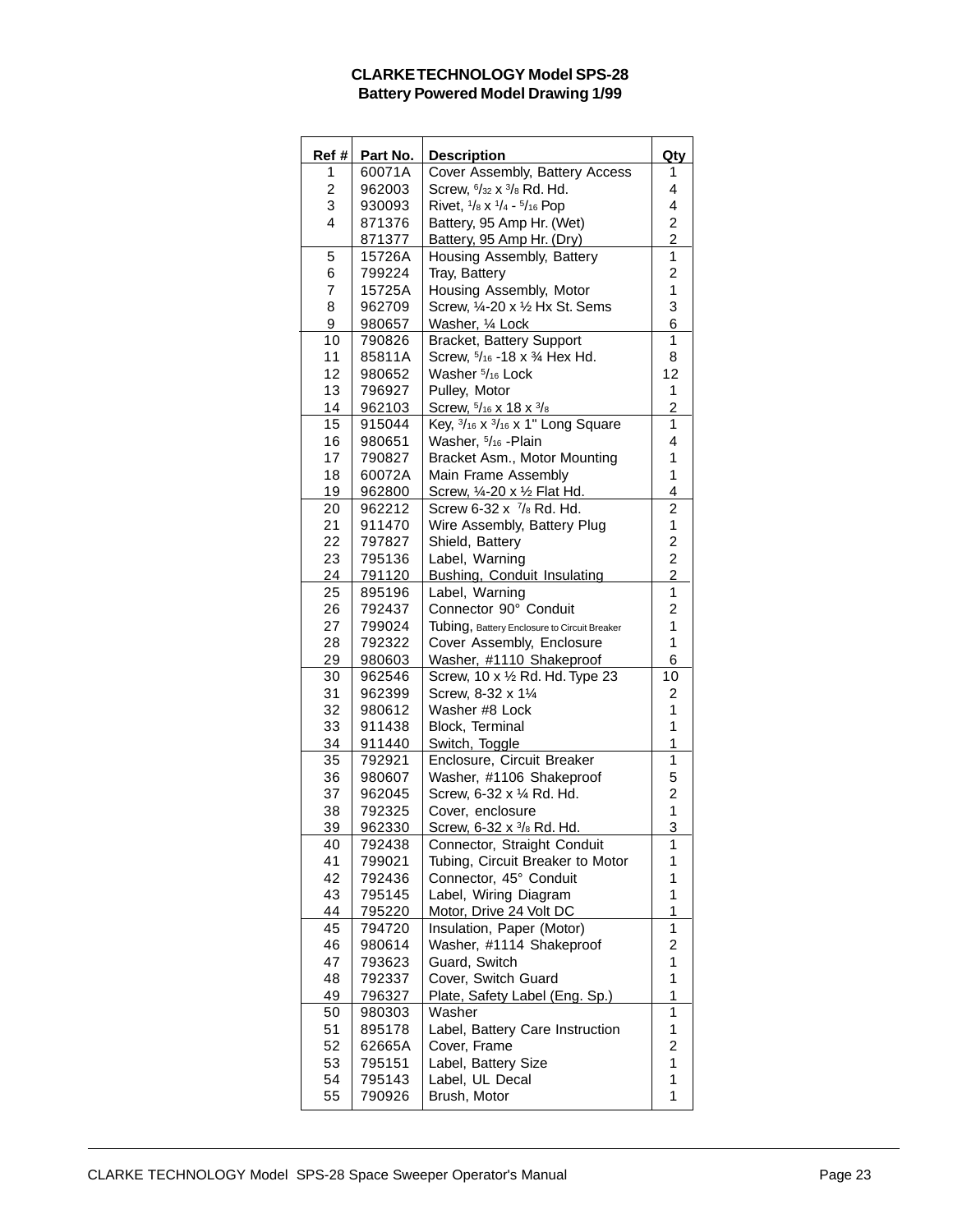**CLARKE TECHNOLOGY Model SPS-28 Wiring Diagram & Electrical Schematic 1/99**



WARNING - All electrical repairs must be done by authorized personnel.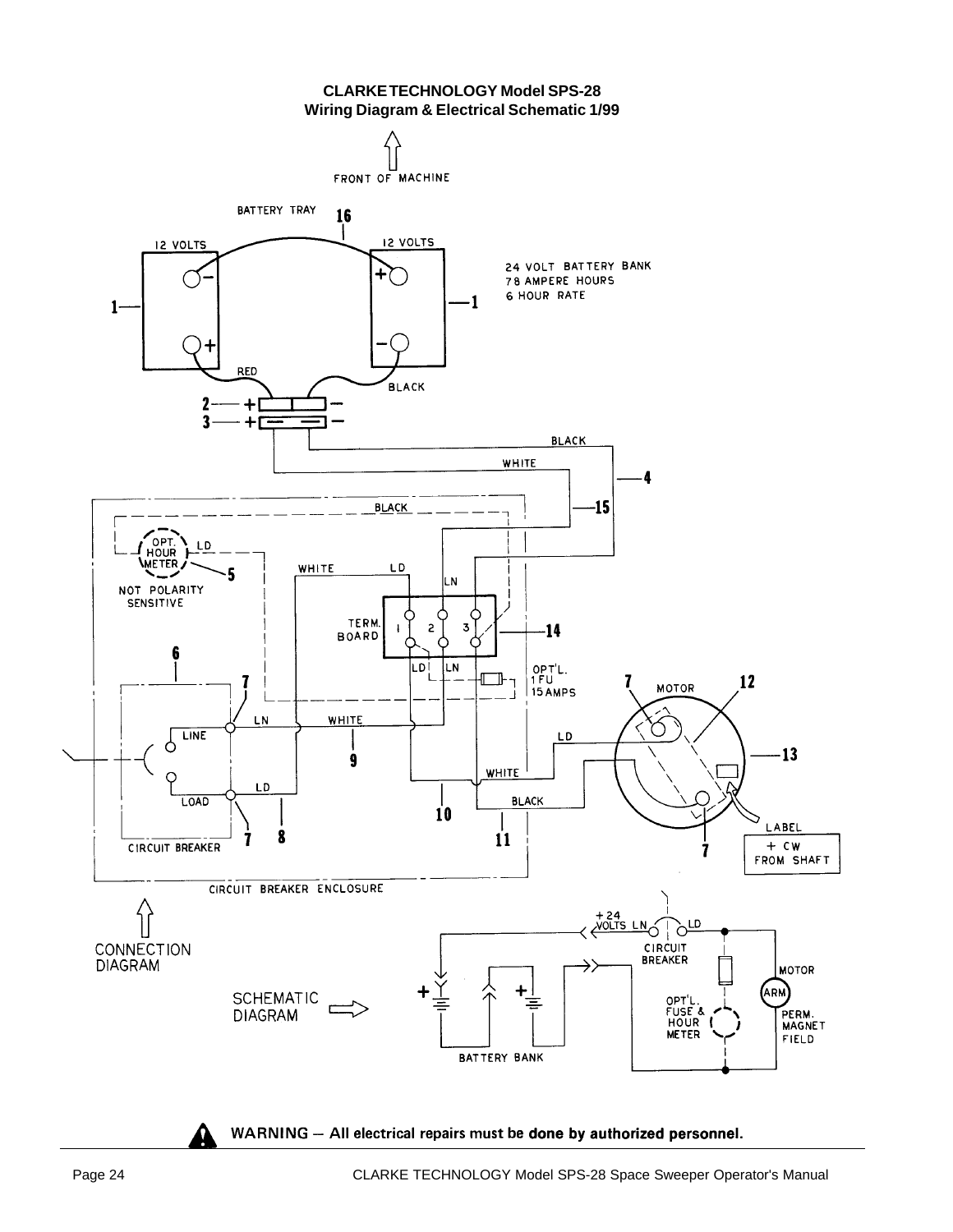#### **CLARKE TECHNOLOGY Model SPS-28 Wiring Diagram 1/99**

| Ref #             | Part No. | <b>Description</b>                  | Qty            |
|-------------------|----------|-------------------------------------|----------------|
|                   | 871376   | Battery, 95 amp Hr. (Wet)           | 2              |
|                   | 871377   | Battery, 95 amp Hr. (Dry)           | $\overline{2}$ |
| 2                 | 41207A   | Cable, Battery                      |                |
| 3                 | 911470   | Connector                           |                |
| 4                 | 951006   | Wire Assembly                       |                |
| 5                 | 855607   | Hour Meter (Optional)               |                |
| 6                 | 911440   | Circuit Breaker                     | 1              |
| 7                 | 980614   | Washer, 1/4 External Tooth          | 4              |
| 8                 | 950807   | Wire Assembly, #10 White            |                |
| 9                 | 950806   | Wire Assembly, #10 White            |                |
| 10                | 950805   | Wire Assembly, Teminal Board - Mtr. | 1              |
| 11                | 951004   | Wire Assembly, #10 Black            | 1              |
| $12 \overline{ }$ | 794720   | <b>Insulator Motor</b>              |                |
| 13                | 795220   | Motor, Drive                        |                |
| 14                | 911438   | Block, Terminal                     |                |
| 15                | 950813   | Wire Assembly                       |                |
| 16                | 842406   | Cable                               |                |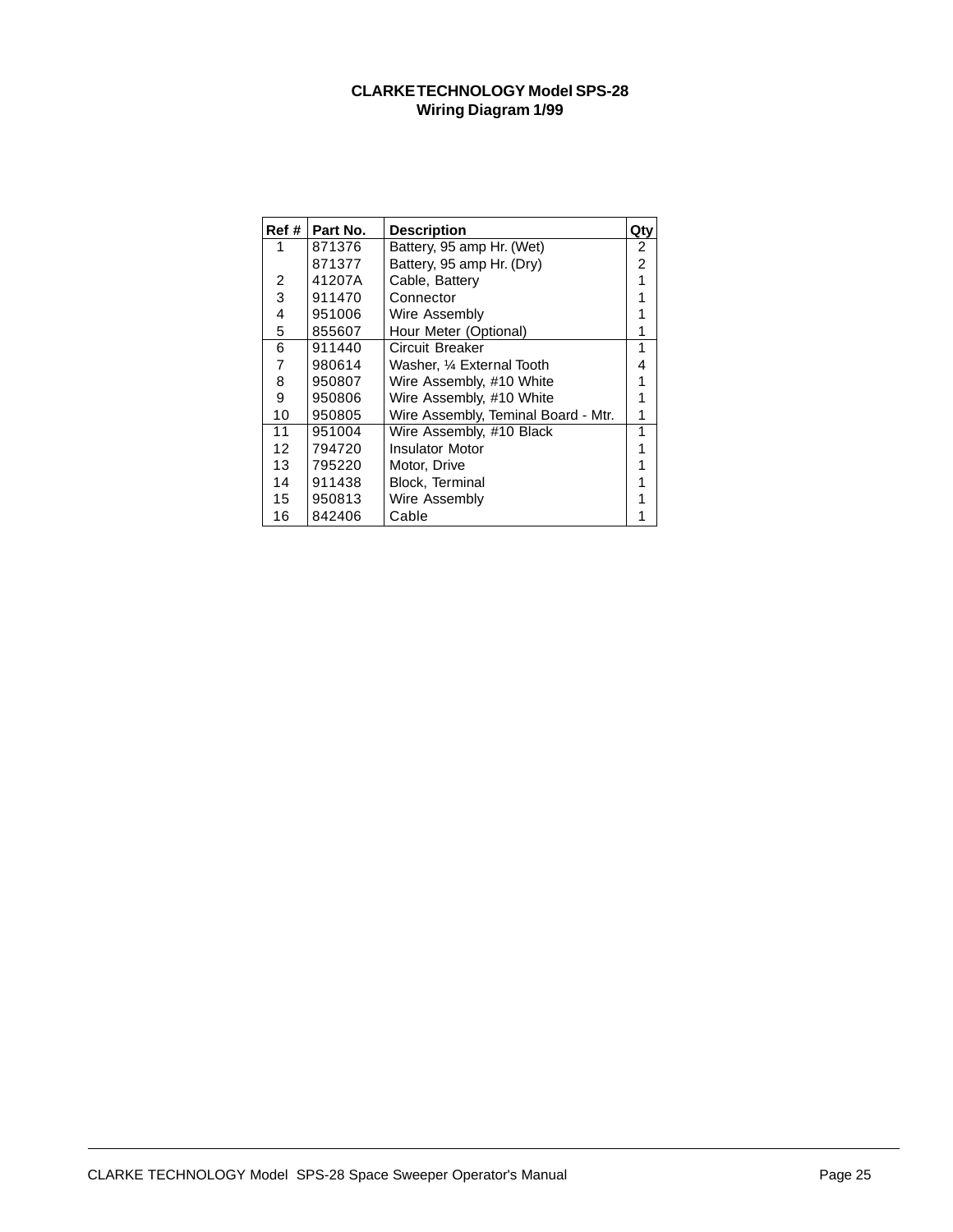| <b>NOTE</b> |
|-------------|
|             |
|             |
|             |
|             |
|             |
|             |
|             |
|             |
|             |
|             |
|             |
|             |
|             |
|             |
|             |
|             |
|             |
|             |
|             |
|             |
|             |
|             |
|             |
|             |
|             |
|             |
|             |
|             |
|             |
|             |
|             |
|             |
|             |
|             |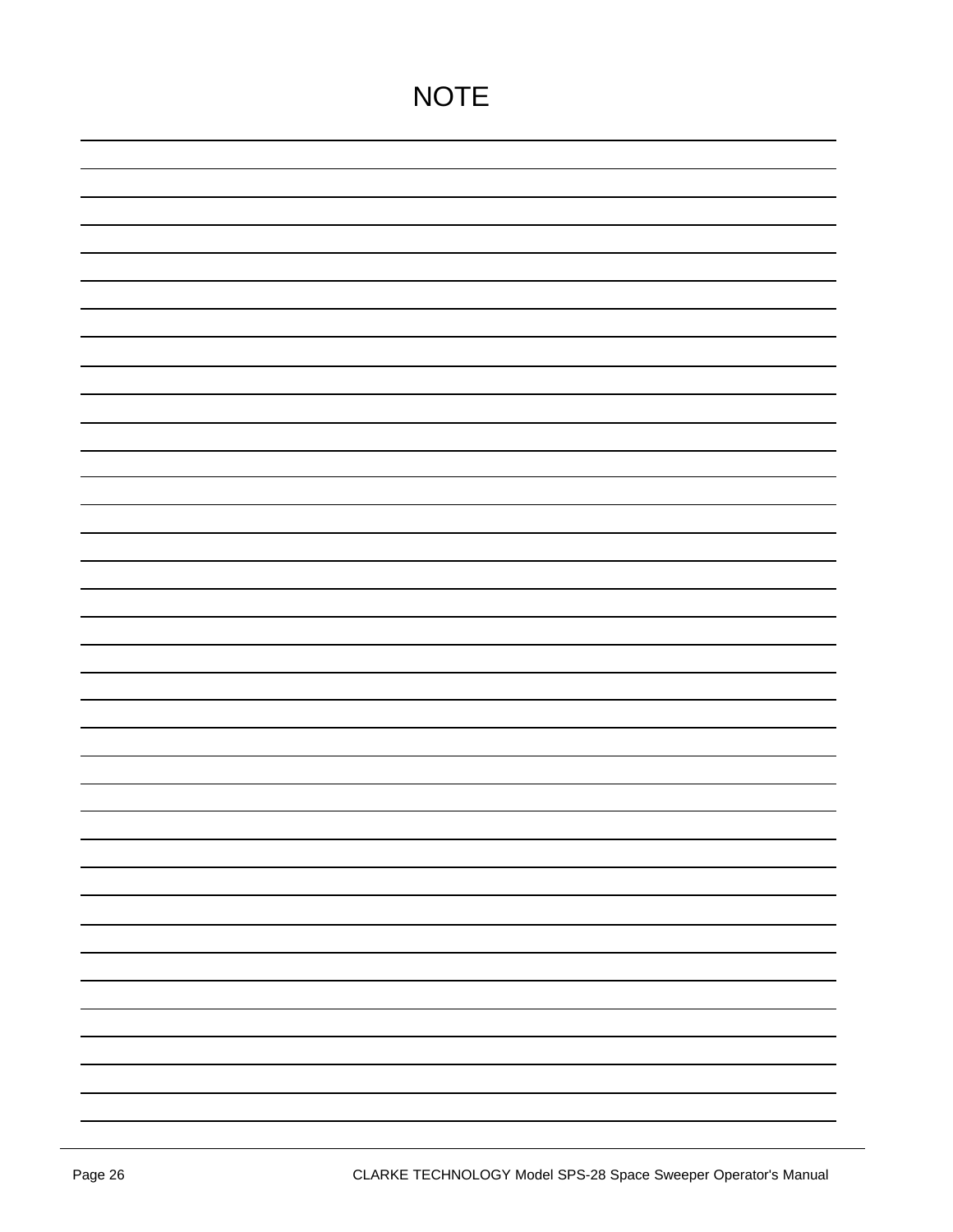# **ALTO® PRODUCT SUPPORT BRANCHES**

#### **HEAD OFFICE**

ALTO U.S. Inc., St. Louis, Missouri 16253 Swingley Ridge Road, Suite 200 Chesterfield, Missouri 63017-1725

#### **PRODUCTION FACILITIES**

ALTO U.S. Inc., Springdale, Arkansas 2100 Highway 265 Springdale, Arkansas 72764 (501) 750-1000 **Customer Service - 1-800-253-0367 Technical Service - 1-800-356-7274**

ALTO U.S. Inc., Bowling Green, Ohio 43402 1100 Haskins

ALTO U.S. Inc., Clearwater, Florida 33765 1500 N. Belcher Road

#### **SERVICE FACILITIES**

ALTO U.S. Inc., Carlstadt, New Jersey 07072 150 Commerce Road (201) 460-4774

ALTO U.S. Inc., Elk Grove, Illinois 60007 2280 Elmhurst Road (847) 956-7900

ALTO U.S. Inc., Denver, Colorado 80204 1955 West 13th Ave. (303) 623-4367

ALTO U.S. Inc., Houston, Texas 77040 7215 North Gessner Road

#### **SALES AND SERVICE FACILITIES**

ALTO U.S. Inc., Madison Heights, Michigan 48071-0158 29815 John R. (810) 544-6300

ALTO U.S. Inc., Marietta, Georgia 30062 1355 West Oak Common Lane (770) 973-5225

> **CLARKE TECHNOLOGY AMERICAN SANDERS TECHNOLOGY A.L. COOK TECHNOLOGY Customer Service Headquarters and Factory** 2100 Highway 265 Springdale, Arkansas 72764 (501) 750-1000

 $\sim$  COC CCC  $\sim$  28 Secolular Secolular Space Secolular Manual Page 28 Space Secolular Manual Page 27 Secolular Secolular Secolular Secolular Secolular Secolular Secolular Secolular Secolular Secolular Secolular Secolula **Technical Service** 1-800-356-7274

## **U. S. A. Locations European Locations**

#### **PRODUCTION FACILITIES**

ALTO Danmark A/S, Aalborg Blytaekkervej 2 DK-9000 Aalborg +45 72 18 21 00

ALTO Danmark A/S, Hadsund Industrikvarteret DK-9560 Hadsund +45 72 18 21 00

#### **SALES SUBSIDIARIES**

ALTO Canada Ltd., Rexdale Ontario 24 Constellation Ct. (416) 675-5830

ALTO Overseas Inc., Sydney (Australia) 1B/8 Resolution Drive Caringbah NSW 2229 +61 2 9524 6122

ALTO Cleaning Systems Asia Pte Ltd., Singapore No. 17 Link Road Singapore 619034 +65 268 1006

ALTO Deutschland GmbH, Frondenberg (Germany) Ardeyer Str. 15 D-58730 Frondenberg +49 2373 754 200

ALTO Cleaning Systems (UK) Ltd., Penrith Gilwilly Industrial Estate **Penrith** Cumbria CA11 9BN +44 1768 868 995

ALTO France S.A. Strasbourg B.P. 44, 4 Place d'Ostwald F-67036 Strasbourg Cedex 2 +33 3 8828 8400

ALTO Nederland B.V. Vianen Stuartweg 4C NL-4131 NJ Vianen +31 347 324000

ALTO Sverige AB, Molndal (Sweden) Aminogatan 18 Box 4029 S-431 04 Molndal +46 31 706 73 00

ALTO Norge A/S, Oslo (Norway) Bjornerudveien 24 N-1266 +47 2275 1770